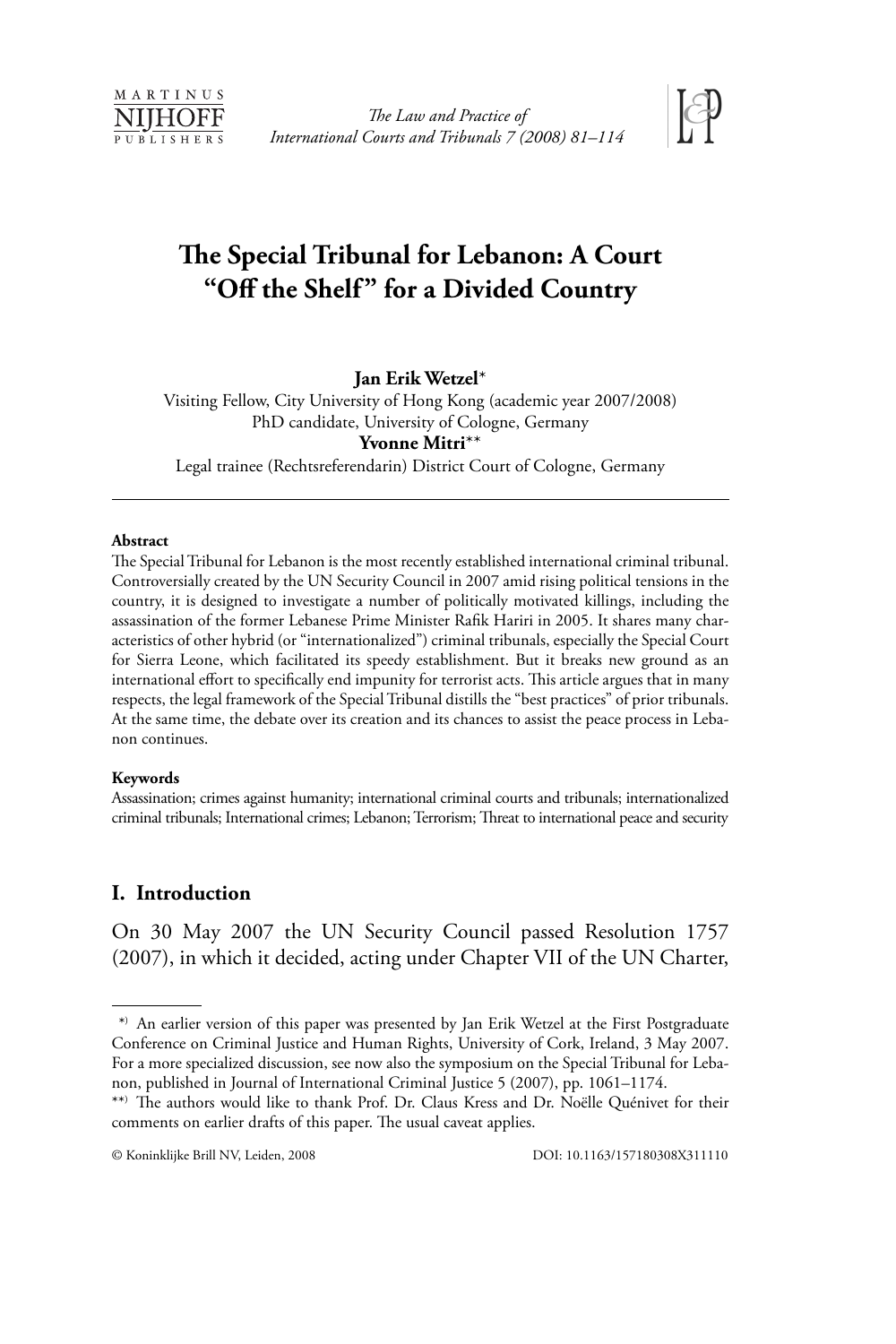Wetzel and Mitri /

82 The Law and Practice of International Courts and Tribunals 7 (2008) 81–114

that a Special Tribunal for Lebanon (the Tribunal) would be established according to the terms of a draft agreement previously negotiated between the UN and the Government of Lebanon, unless the Lebanese Parliament ratified the agreement and therefore consented to the establishment of the Tribunal on its own account by 10 June 2007. The latter did not happen. In fulfilment of this "sunrise clause", the Agreement between the United Nations and the Lebanese Republic as well as the Statute of the Special Tribunal for Lebanon (STL-Statute) therefore automatically entered into force on that date.<sup>1</sup> The process of the practical establishment of the Tribunal was already under way in late 2007. It will be exclusively tasked with prosecuting persons responsible for high-level terrorist attacks in Lebanon since the end of 2004. The main event to be prosecuted is the assassination of the former Lebanese Prime Minister Rafik Hariri<sup>2</sup> in early 2005, which is the reason why the Tribunal is also referred to as the "Hariri-Tribunal". Other regional issues of potential relevance for international criminal law, such as e.g. the so-called "summer war" between Israel and the Hezbollah in Lebanon in August 2006, will not be subject to juridical scrutiny by the Tribunal. This armed conflict lasted over 30 days, cost the lives of approximately 1200 persons on the Lebanese and approximately 150 on the Israeli side and was only ended by Security Council Resolution 1701 (2007).<sup>3</sup>

# II. Background

On 14 February 2005 Rafik Hariri and 22 others were killed, approximately 220 injured, and the wider surrounding area severely damaged in a massive explosion in Beirut. Approximately 1,800 kilograms of TNT detonated inside a parked Mitsubishi van as his convoy passed. The assassination caused massive demonstrations in Lebanon and eventually led to the

<sup>&</sup>lt;sup>1)</sup> The Agreement and the Statute are annexed to SC Res. 1757 (2007) of 30 May 2007.

<sup>&</sup>lt;sup>2)</sup> Hariri had resigned as Prime Minister in October 2004.

<sup>&</sup>lt;sup>3)</sup> On this issue, see Ch. Tomuschat, "Der Sommerkrieg des Jahres 2006 im Nahen Osten - Eine Skizze", Die Friedenswarte 81 (2006), pp. 179-190, and "Der Sommerkrieg des Jahres 2006 -Ein Schlusswort", Die Friedenswarte 82 (2007), pp. 107-116; see also St. Kirchner, "Third Party Liability for Hezbollah Attacks Against Israel", German Law Journal Vol. 7, No. 9 (2006), p. 777; T. Ruys, "Crossing the thin blue line: An inquiry into Israel's recourse to self-defense against Hezbollah", Stanford Journal of International Law 43 (2007), p. 265; J. G. Stewart, "The UN Commission of Inquiry on Lebanon: A Legal Appraisal", Journal of International Criminal Justice 5 (2007), p. 1039.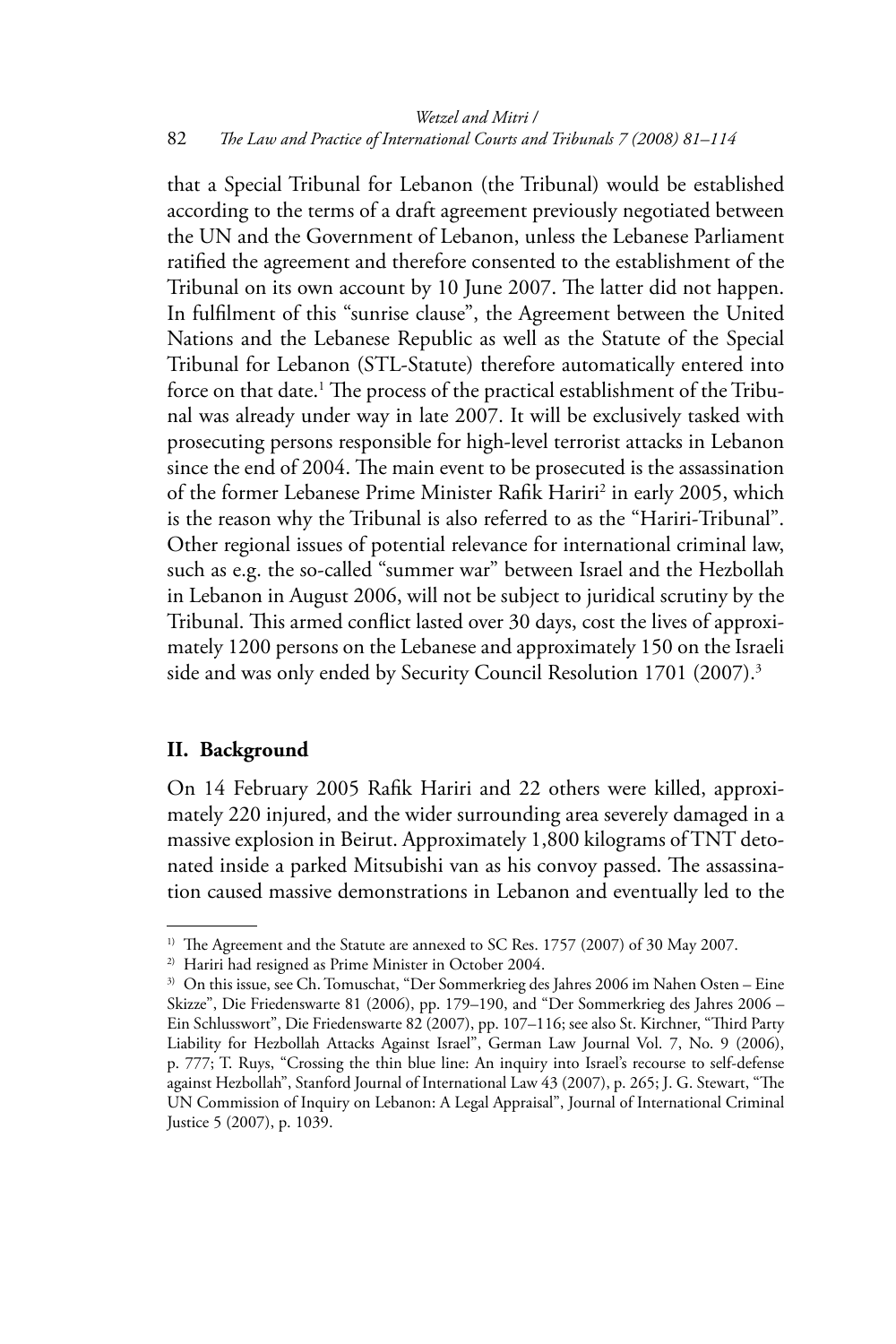withdrawal of Syrian forces from the country after nearly 30 years.<sup>4</sup> On the international level, a UN mission found that Lebanon's own inquiry had been flawed and that Syria had responsibility for risen tensions at the time. The UN Security Council quickly decided to establish an International Independent Investigative Committee (IIIC) to examine the exact circumstances of the bombing.<sup>5</sup> In October 2005 the Security Council determined that the terrorist bombing of Hariri constituted a threat to international peace and security and hence obliged all UN Member States, including Syria, under Chapter VII of the UN Charter to cooperate with the IIIC.<sup>6</sup> The commission is based in Lebanon and was first headed by the German Prosecutor Detlev Mehlis. Early allegations as to the responsibility for the attack involved, inter alia, Syrian and Lebanese security agencies and led to the arrest of four high-ranking members of the Lebanese military on 30 August 2005.<sup>7</sup> Syria strongly denied any involvement. In January 2006 Mehlis was succeeded by the Belgian Serge Brammertz, who until 2007 also was a Deputy Prosecutor at the International Criminal Court (ICC).<sup>8</sup> In subsequent reports of the IIIC Brammertz declared to have identified "a number of persons",<sup>9</sup> but declined to name specific suspects or witnesses for reasons of security and in order not to prejudge possible court proceedings in the future.<sup>10</sup> According to findings released so far it appears that the bombing itself was carried out by a young male

<sup>&</sup>lt;sup>4)</sup> These had been stationed in Lebanon since the civil war of 1975 to 1989. Israel had withdrawn its forces from Lebanon in May 2000.

<sup>&</sup>lt;sup>5)</sup> SC Res. 1595 (2005) of 7 April 2005. The mandate of the IIIC has been continuously extended since, most recently until June 2008 (SC Res. 1748 (2007) of 27 March 2007).

<sup>&</sup>lt;sup>6)</sup> SC Res. 1636 (2005) of 31 October 2005.

<sup>&</sup>lt;sup>7)</sup> See 1st Report of the IIIC of 20 October 2005, UN Doc. S/2005/662, esp. paras. 174-175.

<sup>&</sup>lt;sup>8)</sup> Brammertz resigned from the ICC on 14 June 2007; see ICC Newsletter No. 16 (June/July 2007), p. 2. However, he decided that he would not stay on as Commissioner of the IIIC beyond the year 2007. Therefore the Secretary-General informed the Security Council of his intent to appoint Mr. Daniel Bellemare, who until recently served as Deputy Attorney General of Canada and Special Adviser to the Deputy Minister of Justice; see Letter dated 12 November 2007 from the Secretary-General to the President of the Security Council, UN Doc. S/2007/669.

Upon proposal by the Secretary-General (see Letter dated 12 November 2007; UN Doc. S/2007/678) Brammertz was appointed as the new Prosecutor of the ICTY succeeding Carla Del Ponte after 1 January 2008 by the Security Council on 28 November 2007; see UN Doc. S/2007/683.

<sup>&</sup>lt;sup>9)</sup> See the 8th Report of the IIIC of 12 July 2007, UN Doc. S/2007/424, para. 55.

<sup>&</sup>lt;sup>10)</sup> See e.g. the 6th Report of the IIIC of 12 December 2006, UN Doc. S/2006/962, para. 10.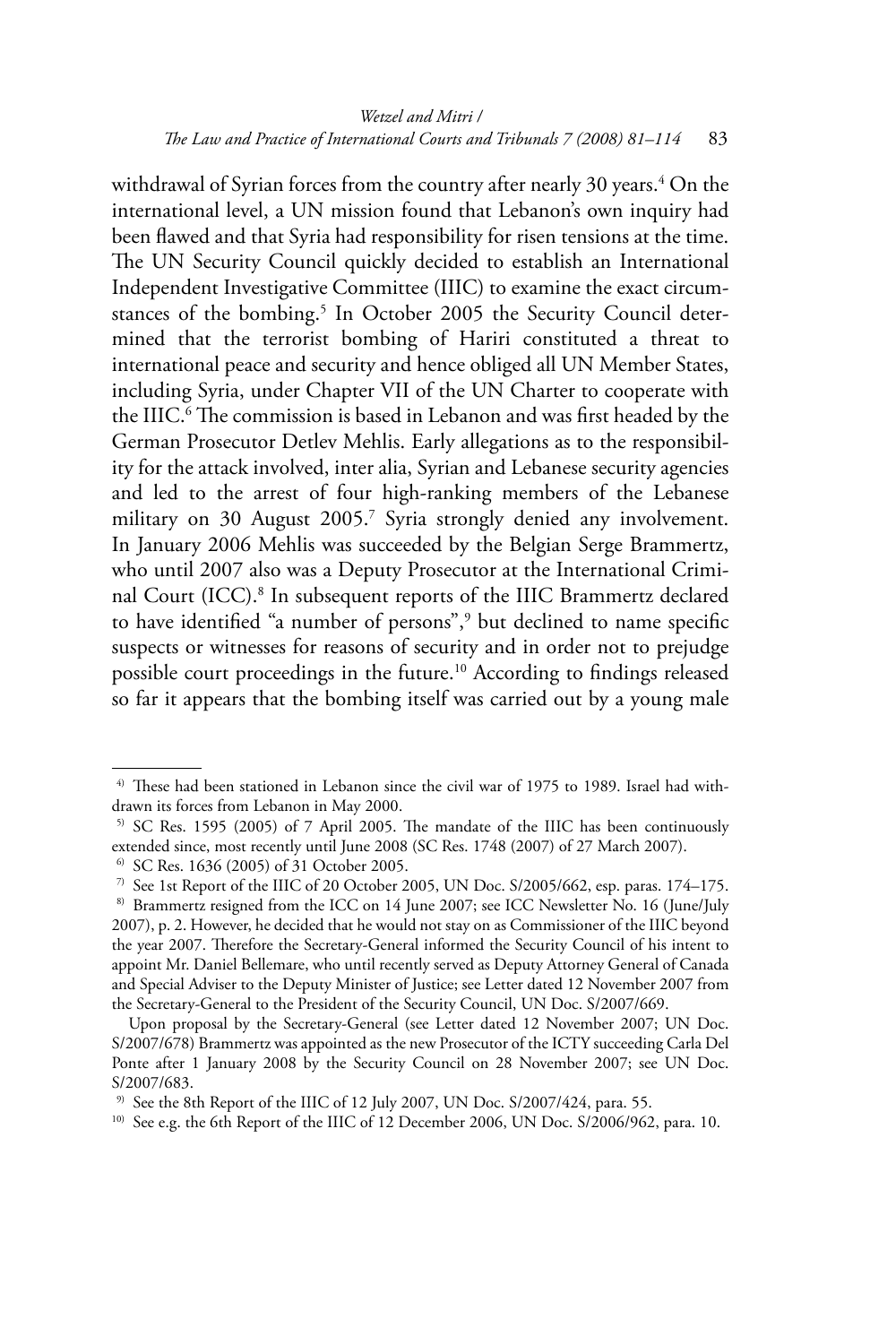suicide-bomber of non-Lebanese origin,<sup>11</sup> who however had had considerable logistical and other support by a number of persons with a high degree of "security awareness" and "experience in handling explosives"; this bomb team had apparently prepared the attack over a longer period of time.<sup>12</sup>

In December 2005, in reaction to a request by the government of Lebanon, the Security Council decided to modify the mandate of the IIIC to include the investigation of other attacks of a similar nature since 1 October 2004; but more importantly, it also extended the assistance of the UN beyond the technical work of investigations and requested the UN Secretary-General to examine the creation of a "tribunal of an international character".<sup>13</sup> Following a first report in March 2006,<sup>14</sup> the Security Council requested the Secretary-General to negotiate an agreement with the government of Lebanon aimed at the establishment of such a tribunal.<sup>15</sup> Several rounds of negotiations followed.<sup>16</sup> On 13 November 2006 the Lebanese cabinet agreed to the final draft. One week later the Lebanese cabinet minister Pierre Gemayel was shot on the street in Beirut. On the same day, just a few hours after the shooting, the Security Council approved the tribunal as proposed.<sup>17</sup> Hence, the legal framework of the Tribunal was finalized within less than two years after the underlying events had happened and within one year after the basic decision had been taken by the Security Council.

<sup>&</sup>lt;sup>11)</sup> However, the person claiming responsibility in a video, Ahmed Abu Adass, is seen as likely being neither the bomber nor the instigator of the attack; see 7th Report of the IIIC of 15 March 2007, UN Doc. S/2007/150, paras. 43-44.

<sup>&</sup>lt;sup>12)</sup> So far the IIIC has issued ten reports, the latest on 28 March 2008, UN Doc. S/2008/210. The Commission utilizes highly sophisticated technologies in its investigations, especially with regard to the analysis of DNA samples, communications traffic by mobile phones, and blast simulations. Its 2007 budget allowed for 188 international and 51 national staff; at the end of 2007, approximately 190 posts altogether had been filled.

<sup>&</sup>lt;sup>13)</sup> SC Res. 1644 (2005) of 15 December 2005; the resolution was passed under Chapter VII of the UN Charter.

<sup>&</sup>lt;sup>14)</sup> UN Doc. S/2006/176 of 21 March 2006.

<sup>&</sup>lt;sup>15)</sup> SC Res. 1664 (2006) of 29 March 2006, OP 1.

<sup>&</sup>lt;sup>16)</sup> Meetings between experts of the UN and the Government of Lebanon took place in May, June, and July 2006. In September 2006 Nicolas Michel, the Legal Counsel of the UN and Under-Secretary-General for Legal Affairs, presented a draft agreement to the Government of Lebanon.

<sup>&</sup>lt;sup>17)</sup> Letter to the Secretary-General of 21 November 2006, UN Doc. S/2006/911.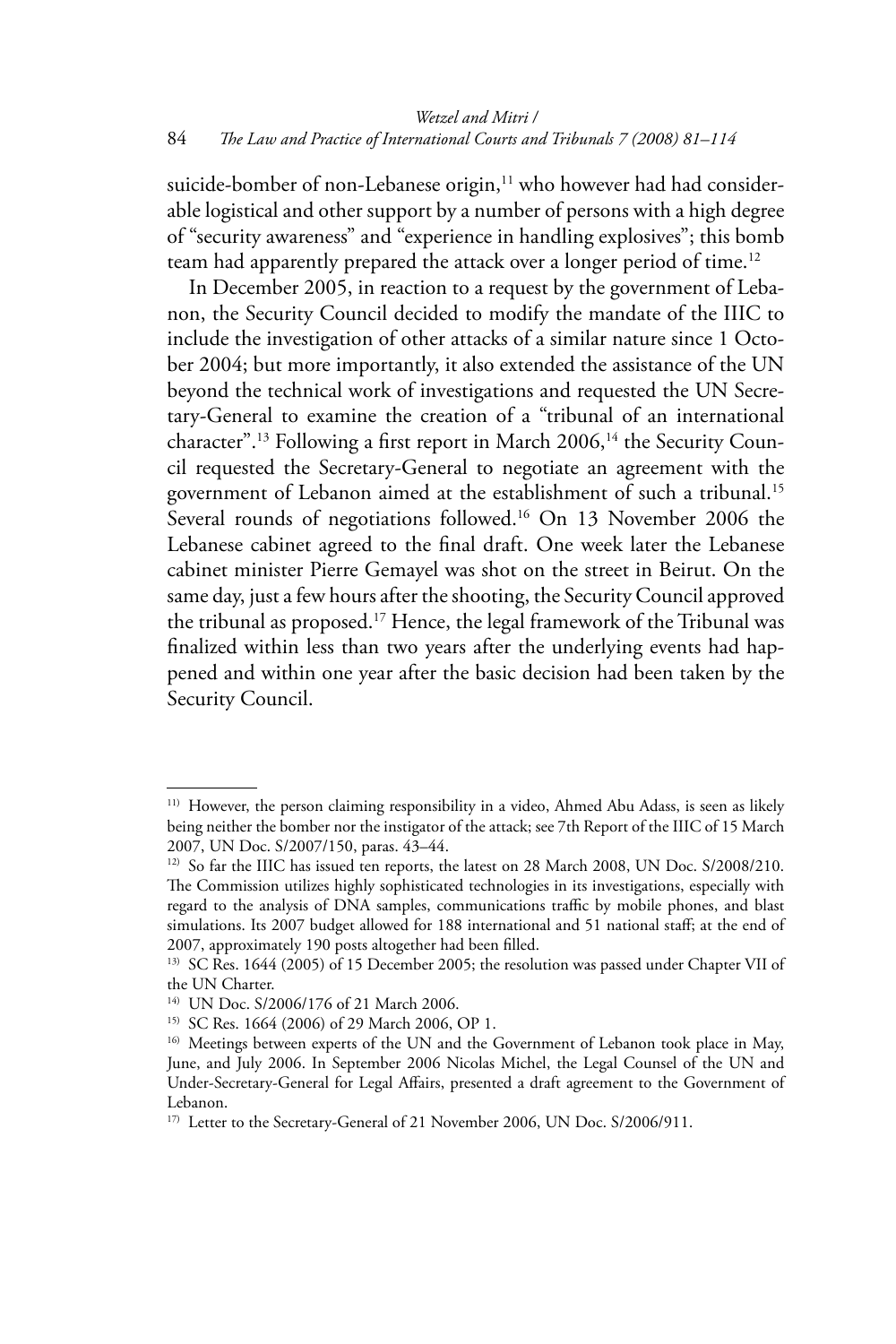However, the draft agreement had at this point only been accepted by the Security Council and the Lebanese Cabinet; it was furthermore signed by the United Nations Legal Counsel Michel and a representative of the Lebanese Ministry of Justice in January and February 2007. The constitutionality of the respective acts of the Lebanese government, headed by Prime Minister Fouad Siniora, has been questioned, since the cabinet was partially depleted by resignations of six ministers, among these all Shi'ite ones; the President of Lebanon Emile Lahoud challenged the government's approval on the grounds that the cabinet had thus lost its "legitimacy",<sup>18</sup> and claimed that according to the Lebanese constitution all international agreements must also be reviewed by him.<sup>19</sup> In any event, these acts had not gone through the complete constitutional process.<sup>20</sup> Since the agreement would have functioned as an international treaty between the UN and Lebanon, it still needed the approval by that State's parliament in order to enter into force.

During the following months the Lebanese parliament was unable to do so. As part of the political crisis that ensued in Lebanon between the government and the Hezbollah-led opposition after November 2006, the Speaker of Parliament Nabih Berri did not convene a session, thereby in effect preventing the majority of government Members of Parliament to approve the agreement. These even called on the newly elected Secretary-General of the United Nations Ban Ki-moon to initiate the establishment of the Tribunal by a binding resolution under Chapter VII of the UN

<sup>&</sup>lt;sup>18)</sup> The main aspects of the division of power between the different confessions are laid down in the Taef (Saudi Arabia) Accord of 22 October 1989. According to this document, parliament is to be divided equally between Christians and Muslims (section II, B, 6). Concerning the decision-making on the STL-Agreement within the cabinet, the remaining 18 ministers out of a total of 24 still provided for the constitutional quorum of two thirds. The Taef Accord is silent on the question of the distribution of power among the different muslim factions. For an English translation of the full text see http://www.monde-diplomatique.fr/cahier/proche-orient/regionliban-taef-en (accessed on 21 November 2007).

<sup>&</sup>lt;sup>19)</sup> See Letter to the Security Council of 17 May 2007, UN Doc. S/2007/286. According to Art. 52 of the Lebanese Constitution, the President has to be involved in the negotiations of international treaties. For an English translation of the Lebanese Constitution, see G. H. Flanz (ed.), Constitutions of the Countries of the World, (Dobbs Ferry, NY, 1998); see also http://www. servat.unibe.ch/law/icl/le00000\_.html (accessed on 21 November 2007).

<sup>&</sup>lt;sup>20)</sup> Comp. Art. 19(1) STL-Agreement. See also the statement by UN Legal Counsel Michel before the Security Council on 20 November 2006, UN Doc. S/2006/893/Add. 1.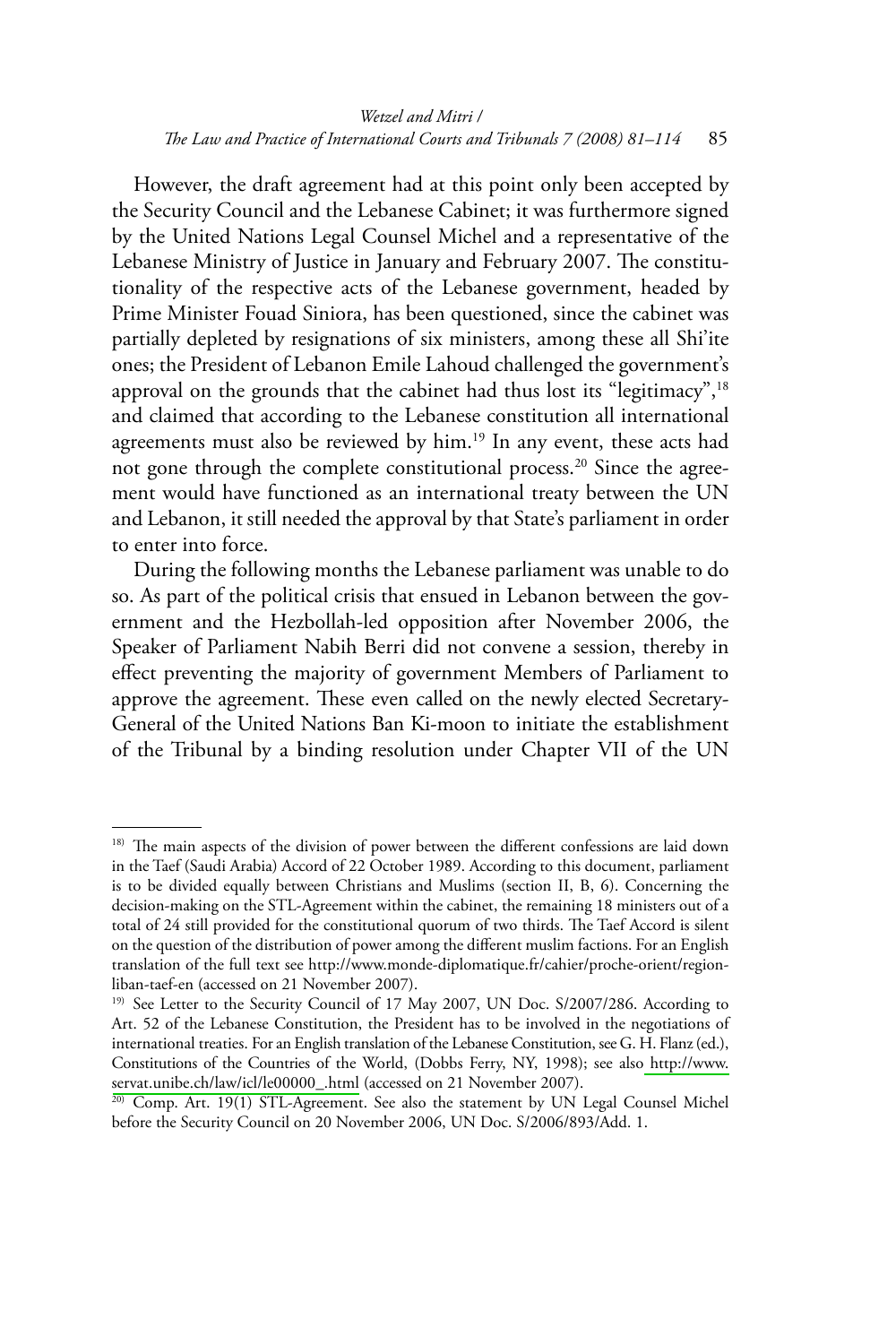Wetzel and Mitri /

86 The Law and Practice of International Courts and Tribunals 7 (2008) 81-114

Charter, although this would imply bypassing their own legislature.<sup>21</sup> The United States, France, and the United Kingdom had also underlined their willingness to use a Chapter VII resolution as a last resort, but Russia and other council members had expressed reservations. At first, Ban Ki-moon had preferred a consensual agreement;<sup>22</sup> but he soon changed his mind after subsequent attempts to break the stalemate had failed, including visits by himself to the region in April 2007. In addition, the Lebanese Prime Minister Siniora had called on the Security Council to take action.<sup>23</sup> All of this prompted the passing of UNSC Resolution 1757 in May 2007, when the United States held the Presidency of the Security Council.<sup>24</sup>

# III. Legal Character of the Special Tribunal

# A. Hybrid Tribunals in International Criminal Law

The Special Tribunal for Lebanon belongs to the relatively recent category of hybrid international criminal tribunals.<sup>25</sup> As their most notable distinctive elements, these tribunals provide for mixtures of national and international staff, including the judges, as well as of the applicable law. They also differ from the "traditional" international criminal tribunals of modern times - namely the ICTY, the ICTR, and the ICC - in their mode of establishment, in the location of their seat and in the way in which they are financed. It is not easy to categorize hybrid tribunals due to their varying forms and degrees of mixture of these national and international elements. One possibility would be to distinguish between hybrid tribunals set up

<sup>&</sup>lt;sup>21)</sup> See "Ban Ki-moon receives Lebanese memo on planned tribunal for Hariri killing", UN News Centre, 4 April 2007.

<sup>&</sup>lt;sup>22)</sup> See Interview with AP, International Herald Tribune, 26 April 2007.

<sup>&</sup>lt;sup>23)</sup> See Letter to the Security Council of 16 May 2007, UN Doc. S/2007/281.

<sup>&</sup>lt;sup>24)</sup> SC Res. 1757 (2007) was passed with a vote of 10 to 0, with China, Indonesia, Qatar, Russia, and South Africa abstaining. The resolution had been sponsored by Belgium, France, Italy, Slovakia, the United Kingdom, and the United States.

<sup>&</sup>lt;sup>25)</sup> See generally, K. Ambos / M. Othmann (eds.), New Approaches in International Criminal Justice: Kosovo, East Timor, Sierra Leone and Cambodia (Freiburg 2003); C. Romano / A. Nollkaemper / J. Kleffner (eds.), Internationalized Criminal Courts - Sierra Leone, East Timor, Kosovo, and Cambodia (Oxford 2004); T. Kuosmanen, Bringing Justice Closer: Hybrid Courts in Post-Conflict Societies (Helsinki 2007).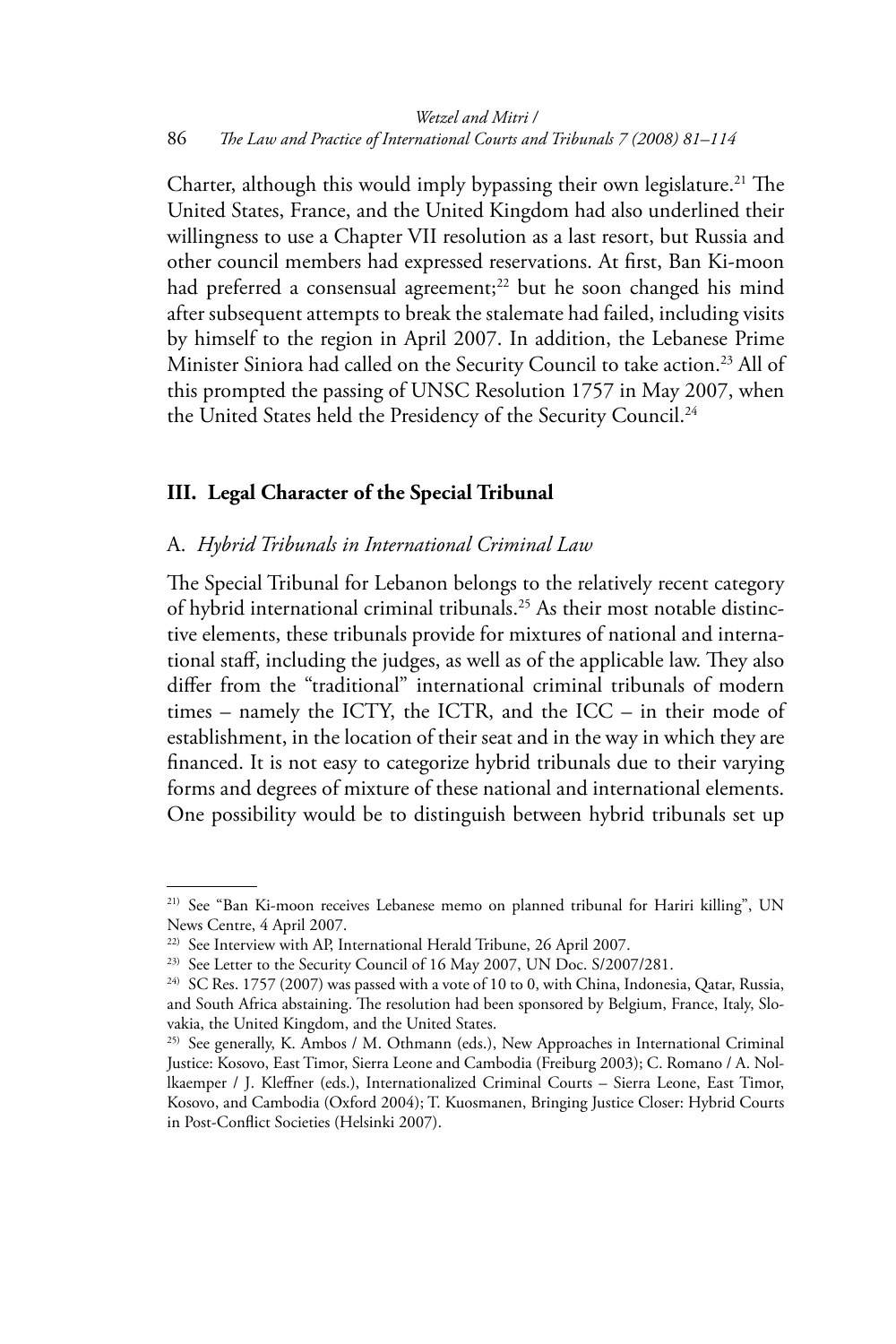within or outside of a national legal framework.<sup>26</sup> An alternative approach would be to divide hybrid tribunals into three sub-categories according to their respective legal bases: first, tribunals within UN-administrations, such as the internationalized panels in Kosovo and Timor-Leste, whose authority ultimately stems from the Security Council resolutions establishing the peacekeeping operations; second, tribunals set up on the bases of bilateral agreements, such as the Special Court for Sierra Leone (SCSL), the Extraordinary Chambers in the Courts of Cambodia (ECCC) and possibly a future Special Chamber for Burundi;<sup>27</sup> and third, tribunals set up essentially as domestic courts by national law, which however contain a considerable degree of international impetus, such as the War Crimes Chambers in Bosnia and Herzegovina and Serbia, respectively, as well as the Iraqi Special Tribunal.<sup>28</sup>

The Secretary-General has characterized the Tribunal, which was originally planned to be treaty-based, as an international one, since the elements in this regard outweighed the national ones.<sup>29</sup> For example, it deviates from most of the other hybrid tribunals in that it operates outside of the national system of justice, matched only by the SCSL. The government of Lebanon will have the duty to cooperate with the Tribunal, which will have primacy over domestic court proceedings concerning crimes within its jurisdiction.<sup>30</sup> Now that it was directly created by the Security Council, no doubt remains as to its international character. But it was not supposed to be a UN-tribunal either. While being set up with the support of the United Nations and for a specific situation of the past, making it another ad hoc-tribunal, it was designed to be independent from that institution. Only the Registrar of the Tribunal will be a UN staff member, as it

<sup>&</sup>lt;sup>26)</sup> Comp. S. Meisenberg, Book Review, Journal of International Law of Peace and Armed Conflict 19 (2006), p. 253, at p. 256.

<sup>&</sup>lt;sup>27)</sup> Comp. SC Res. 1606 (2005) of 20 June 2005.

<sup>&</sup>lt;sup>28)</sup> For a similar approach, see R. Cryer et al., An Introduction to International Criminal Law and Procedure (Cambridge 2007), pp. 149-162. The inclusion of the Iraqi Special Tribunal in this list is controversial; however, its institutional set-up has enough similarities to the other examples to do so. See also D. Scheffer, "Blueprint for Legal Reforms at the United Nations and the International Criminal Court", Georgetown Journal of International Law 36 (2005), p. 683, at p. 693.

<sup>&</sup>lt;sup>29)</sup> Report of the Secretary-General on the establishment of a special tribunal for Lebanon to the Security Council of 15 November 2006 (UN Doc. S/2006/893), paras. 6, 7.

<sup>&</sup>lt;sup>30)</sup> Art. 4(1) STL-Statute.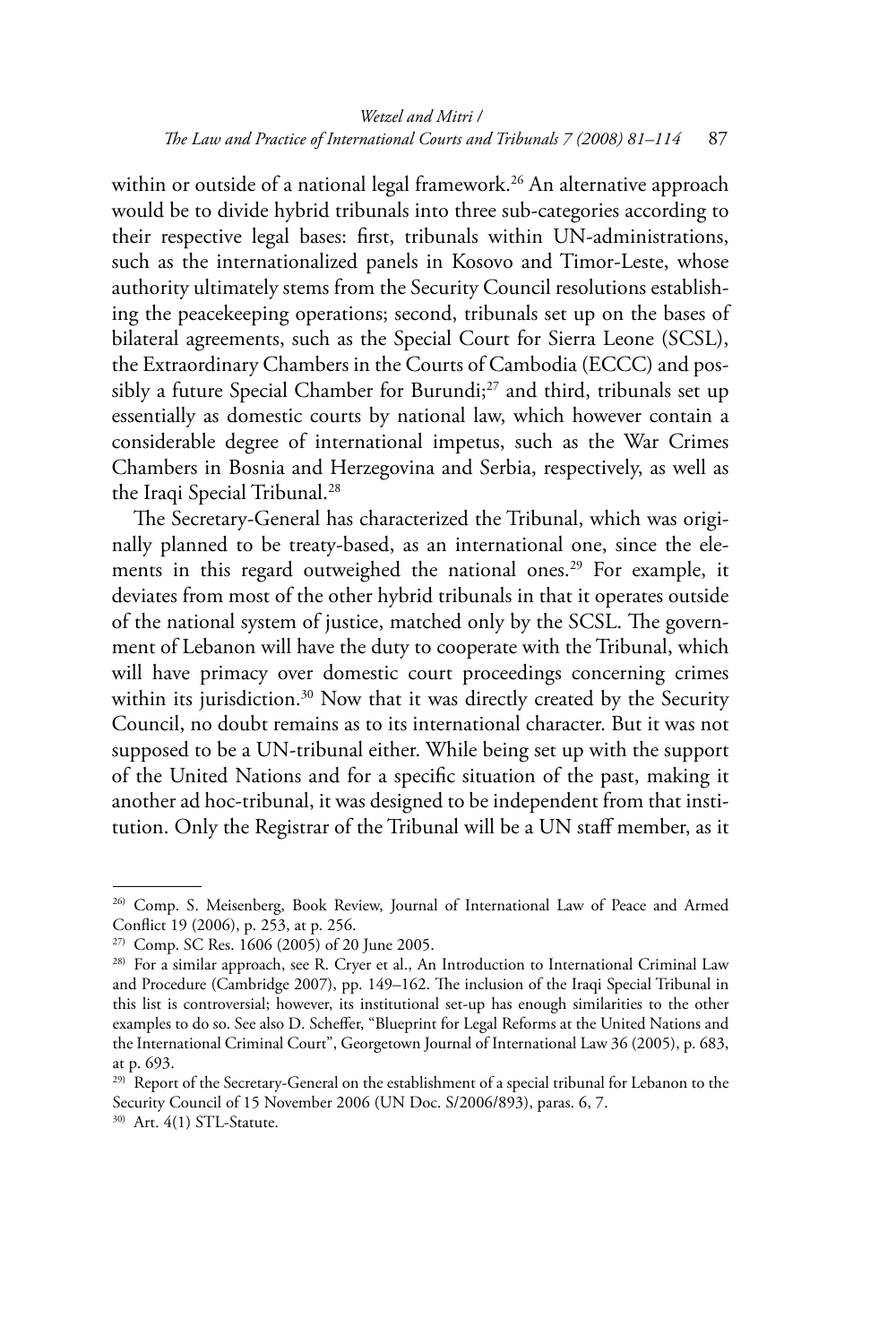### Wetzel and Mitri /

#### 88 The Law and Practice of International Courts and Tribunals 7 (2008) 81–114

is also the case in Sierra Leone.<sup>31</sup> No funding will be granted from the regular UN budget. As a further important element, the Tribunal shall especially be independent from the Security Council. For example, during the negotiations Russia had proposed to let the judges be appointed by the Security Council which however would have given a veto-power - and hence considerable influence - to its five permanent Members. This proposal was eventually rejected.<sup>32</sup>

# B. The Competence of the Security Council to Establish the Tribunal as a Measure to Restore International Peace and Security

As mentioned before, at the outset the Tribunal had been planned to be a treaty-based tribunal. At present, this seems to be the preferred method of setting up new international criminal tribunals, since, among other reasons, hybrid tribunals are hoped to lead to an increase in support for juridical prosecutions within the affected population, while decreasing the financial burden on the United Nations.<sup>33</sup> But in the end the base of the Tribunal's creation is a resolution of the UN Security Council. The decision to pass a Chapter VII resolution on the subject was controversial and largely centred on the classification of the attacks on Rafik Hariri and the other victims as terrorist activities of international concern. It would be beyond the scope of this paper to re-examine the present discussion on terrorism in international law in its full complexity; in contrast, the following observations will address only two issues relevant in this regard, namely terrorism as a threat to international peace and security under Article 39 of the UN Charter, and terrorism as an international crime,<sup>34</sup> without attempting to resolve these questions completely.

Politically, the supporters of the approach to create the Tribunal by a Security Council resolution stressed the fact that all options for a consen-

<sup>&</sup>lt;sup>31)</sup> Comp. Art. 12(3) STL-Statute and Art. 4(2) of the Statute of the SCSL (all documents related to the SCSL can be accessed at: http://www.sc-sl.org (accessed on 21 November 2007)).

<sup>&</sup>lt;sup>32)</sup> Another Russian suggestion was that convicted persons should be allowed to serve their sentences in their respective home states. The latter would have led to substantial insecurity over whether convicted persons from e.g. Syria would indeed have to serve their full sentence or would be released early by the local authorities.

<sup>33)</sup> Comp. A. McDonald, "Sierra Leone's Shoestring Court", International Review of the Red Cross 84 (2002), p. 121.

<sup>&</sup>lt;sup>34)</sup> See infra, section V. B.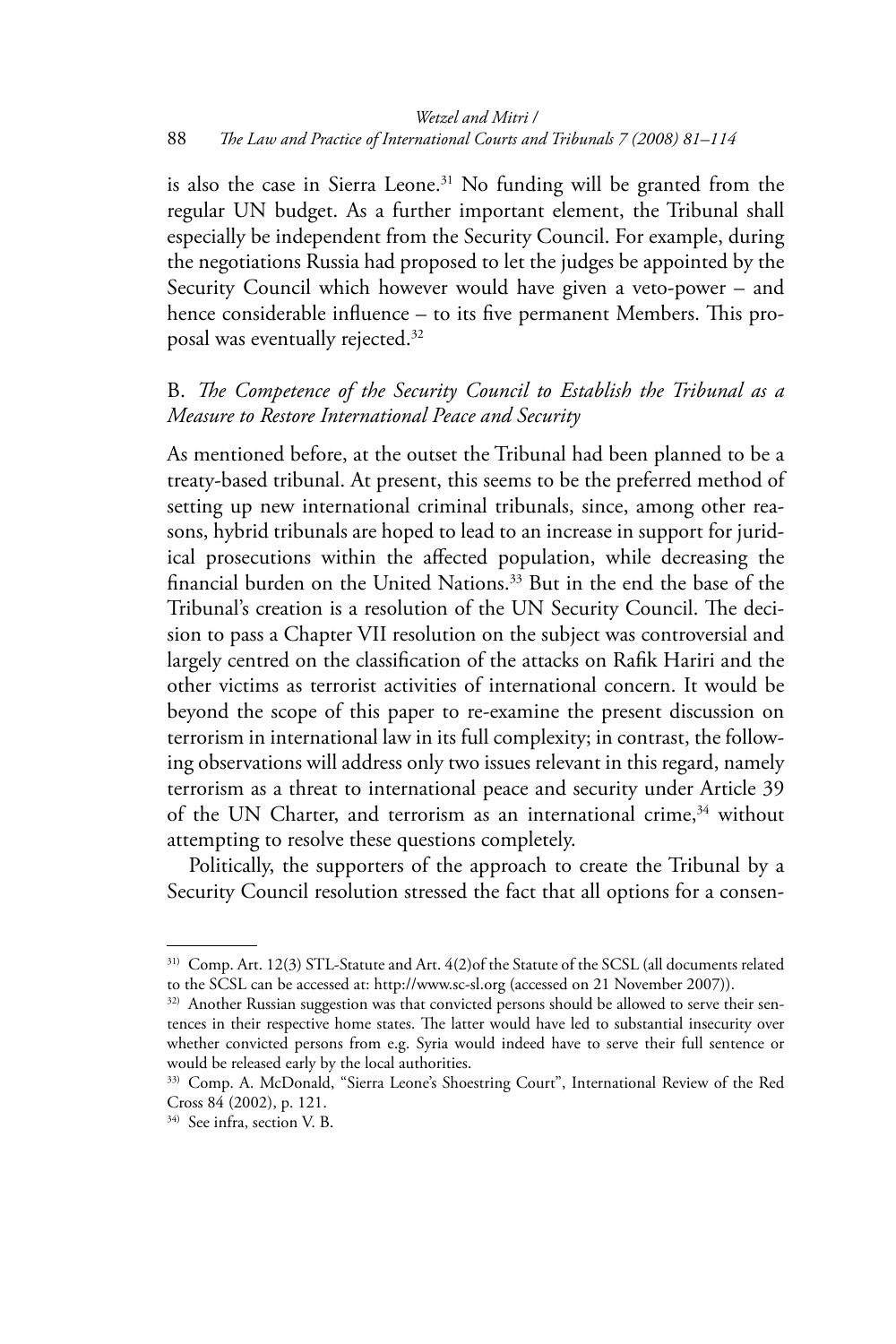sual agreement had been tried unsuccessfully and that therefore the Security Council had had to act in order to show its determination in fighting impunity for political assassinations and to deter such acts in the future. Qatar's representative criticised the grace period of ten days for parliamentary ratification as too short and warned that the stability in the country could further deteriorate; but the ambassador of France insisted on a speedy beginning to react firmly to violent developments on the ground in Lebanon.<sup>35</sup> With regard to legal arguments, the opponents of the chosen way of establishment by a Chapter VII resolution were of the opinion that a resolution of this kind was either unnecessary, because all Security Council resolutions were binding under Article 25 of the UN Charter, or illegal, because the constitutional requirements for ratification were in essence a domestic affair and no international crime was in question.<sup>36</sup> During the negotiations it was decided to pass only the most important parts of the resolution under Chapter VII of the UN Charter,<sup>37</sup> but this did not satisfy the critics.

The argument that a Chapter VII resolution would not have been necessary, since all Security Council resolutions were binding under Article 25 of the UN Charter, cannot convince. First, it remains doubtful what practical difference the supporters of this approach envisaged. Second, although it is true that the Security Council can make binding decisions outside of Chapter VII,<sup>38</sup> these can, according to the prevailing interpretation of Article 25 of the UN Charter, nevertheless only have a binding effect if they are made in accordance with the Charter.<sup>39</sup> This interpretation is based on the

<sup>&</sup>lt;sup>35)</sup> See "Revised U.N. Resolution to establish tribunal in Hariri assassination would give Lebanese until June 10", International Herald Tribune, 25 May 2007.

<sup>&</sup>lt;sup>36)</sup> See "Security Council authorizes establishment of Special Tribunal to try suspects in assassination of Rafiq Hariri", SC/9029, 30 May 2007.

<sup>&</sup>lt;sup>37)</sup> See Res. 1757 (2007), OP 1; this paragraph concerns the entry into force of the agreement, the location of the Tribunal, and the mode of financing. The start of practical operations (OP 2 and 3) were left outside of Chapter VII.

<sup>&</sup>lt;sup>38)</sup> Legal Consequences for States of the Continued Presence of South Africa in Namibia (South West Africa) notwithstanding Security Council Resolution 276 (1970), ICJ Reports 1971, p. 16, para. 113. Here the ICJ held that a confinement of binding decisions to measures under Chapter VII would make Art. 25 superfluous in the light of Arts. 48 and 49 UN Charter.

<sup>&</sup>lt;sup>39)</sup> J. Delbrück, Art. 25 MN 18 in: B. Simma (ed.), The Charter of the United Nations, 2nd ed. (Oxford 2002); R. Lagoni, Resolution, Declaration, Decision, in: R. Wolfrum (ed.), United Nations: Law, Policies and Practice, Vol. 2 (Dordrecht and Munich 1995), p. 1081, at p. 1085 et seq.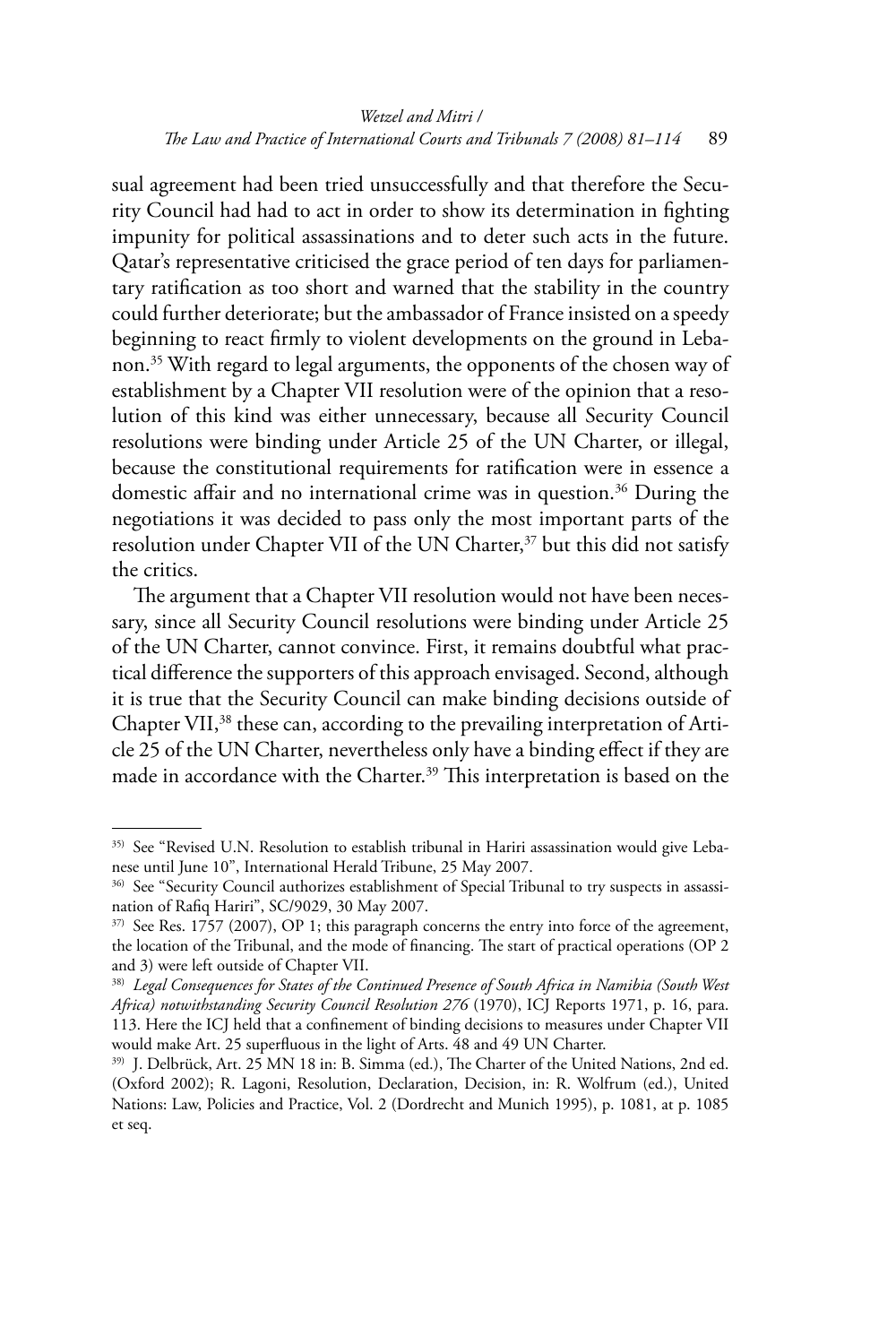drafting history of Article 25 as well as on a systematic approach. This approach takes into account that with a view to Article 2(5) of the UN Charter, which can be read as allowing States not to assist the United Nations in actions not in accordance with the Charter, a second statement in Article 25, which would merely be aimed towards an obligation of the Member States to carry out decisions of the Security Council in accordance with the Charter would be superfluous.<sup>40</sup> Hence, Article 25 of the UN Charter does not serve as a general norm of authorisation, but clarifies that also the Security Council must observe the general principle as laid down in Article 2(5) and hence that its resolutions are only binding if they are achieved according to the procedure provided for in the Charter. In the present case the applicable procedure is actually the one provided for in Chapter VII of the UN Charter.

It is generally accepted by now that the creation of international criminal tribunals falls within the Security Council's mandate of securing international peace and security.<sup>41</sup> It is true that the ICTY and ICTR were created under different circumstances, namely with regard to serious violations of international humanitarian law, involving hundreds of thousands of victims killed. Still, the creation of this Special Tribunal also falls within the Council's mandate. First, the concept of a threat to the peace in the sense of Article 39 of the UN Charter was deliberately phrased in an indeterminate, broad way which is open to interpretation, in order to give leeway to the Security Council.<sup>42</sup> The Security Council itself had declared Hariri's assassination to be a terrorist act and a threat to international peace and security.<sup>43</sup> Hereby, it reiterated its former declarations that terrorism

<sup>&</sup>lt;sup>40)</sup> J. Delbrück (supra n. 39).

<sup>&</sup>lt;sup>41)</sup> Early doubts have largely been put to rest after the Tadic-Decision of the Appeals Chamber of the ICTY; see The Prosecutor v. Dusko Tadic, IT-94-1-AR72, Decision of 2 October 1995, ILM 35 (1996), 32. Comp. also e.g. Ch. Tomuschat, Human Rights (Oxford 2003), p. 286; P. Arnold, Der UNO-Sicherheitsrat und die strafrechtliche Verfolgung von Individuen (Geneva et al. 1999), at p. 68 et seq.

<sup>&</sup>lt;sup>42)</sup> R. Heinsch, Die Weiterentwicklung des humanitären Völkerrechts durch die Strafgerichtshöfe für das ehemalige Jugoslawien und Ruanda (Berlin 2007), p. 60 et seq., at p. 63; J. A. Frowein, Art. 39 MN 4 et seq. in: B. Simma (supra n. 39); W. Heintschel von Heinegg, Die Errichtung des Jugoslawien-Strafgerichtshofes durch Resolution 827 (1993), in: H. Fischer, S. R. Lüder (eds.), Völkerrechtliche Verbrechen vor dem Jugoslawien-Tribunal, nationalen Gerichten und dem Internationalen Strafgerichtshof: Beiträge zur Entwicklung einer effektiven internationalen Strafgerichtsbarkeit (Berlin 1999), p. 63, at p. 69.

<sup>43)</sup> SC Res. 1636 (2005) of 31 October 2005.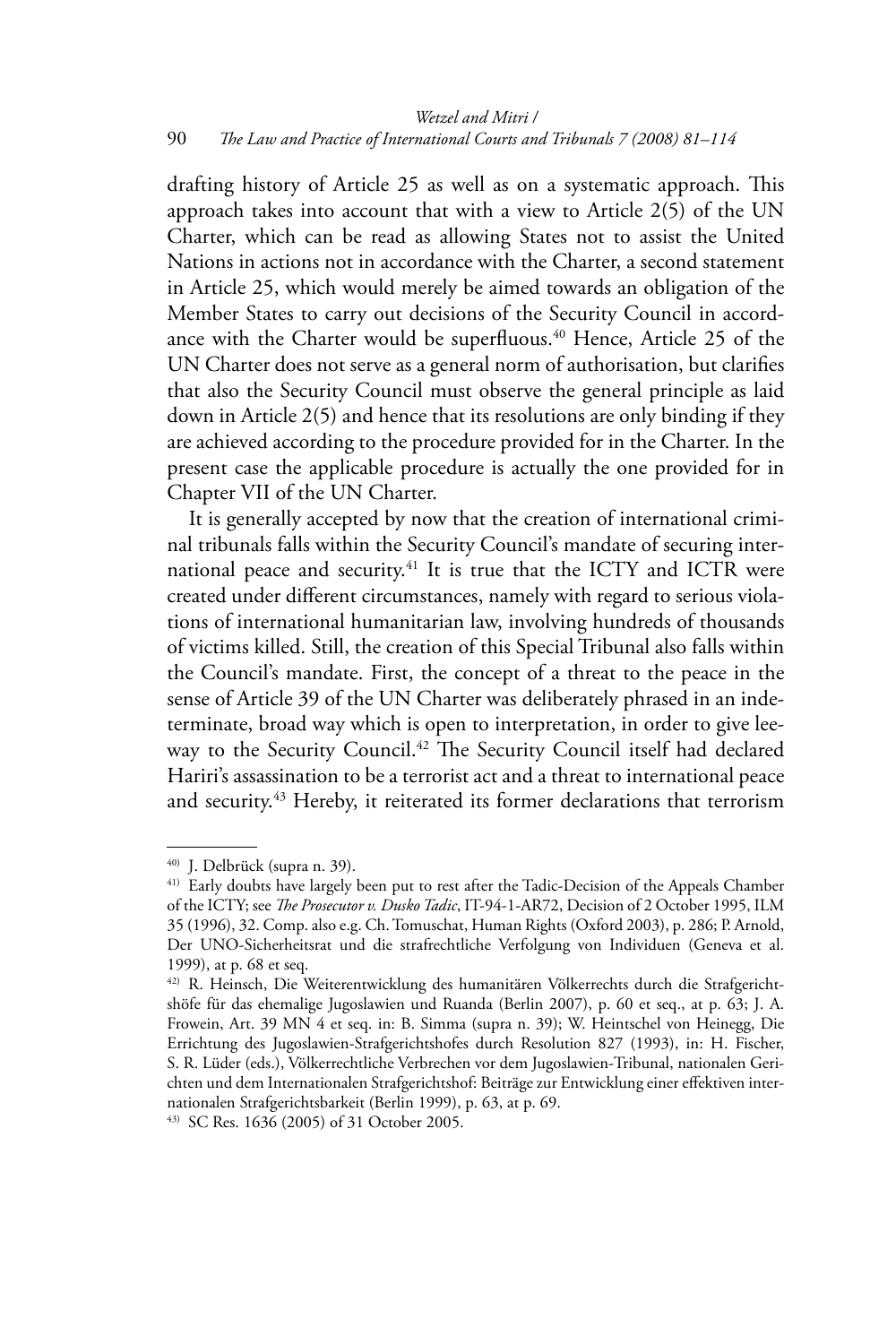constitutes a threat to peace and security in the sense of Article 39 of the UN Charter.<sup>44</sup> Extra-judicial assassinations of political opponents, at least if State officials are involved, as well as suicide-bombings by non-State actors in peacetime, have been accepted as terrorist acts.<sup>45</sup> The killings of Hariri and the other victims also qualify as terrorist acts as they differ from simple criminal offences, since the death of the victims was not the decisive aim. Instead, there had been other targets and motives behind those acts, presumably the destabilization of the whole region.<sup>46</sup>

Second, to make the number of casualties the decisive factor would lead to the arbitrary question where exactly to draw the line between national and international prosecutions. The attacks of 11 September 2001, although "only" leading to the - in comparison with the situation in Rwanda or the Former Yugoslavia relatively  $-$  small number of approximately 3,000 deaths, were qualified as a threat to the peace, albeit the existence of the United States itself had never been in danger.<sup>47</sup> Furthermore, in most cases of terrorism the immediate harm of the attacks is disproportionate to the larger consequences for the concerned State.<sup>48</sup> Hence, a series of attacks, albeit of a smaller scale, especially if it can be attributed to the involvement of a third state and is aimed at the destabilisation of a State as a whole, can also qualify in this regard. It follows that, since a situation in the sense of

<sup>&</sup>lt;sup>44)</sup> See already Res. 731 (1992) of 21 January 1992, in which the destruction of Pan Am flight 103 and Union de transports aériens flight 772 were seen as "acts of international terrorism that constitute threats to international peace and security" (Preamble, para. 2); for more recent examples see SC Res. 1566 (2004) of 8 October 2004, and especially SC Res. 1368 (2001) of 12 September 2001, 1373 (2001) of 28 September 2001, and 1377 (2001) of 12 December 2001. In its resolutions, the Security Council has repeatedly affirmed "the imperative to combat terrorism in all its forms and manifestations by all means". See also the 2005 World Summit Outcome, UNGA Res. 60/1 of 24 October 2005.

<sup>&</sup>lt;sup>45)</sup> B. Saul, Defining Terrorism in International Law (Oxford 2006), p. 318.

<sup>&</sup>lt;sup>46)</sup> Comp. T. Stein, International Measures Against Terrorism and Sanctions By and Against Third States, Archiv des Völkerrechts 30 (1992), p. 38, at p. 40, who argues that "what makes an offence a terrorist act is the fact that there is something behind the obvious offence, another target and another motive, object or purpose", and similar A. Cassese, "The Multifaceted Criminal Notion of Terrorism in International Law", Journal of International Criminal Justice 4 (2006), p. 933, at p. 941.

<sup>47)</sup> See St. Marks, "Branding the 'War on Terrorism': Is there a 'New Paradigm' of International Law?", Michigan State Journal of International Law 14 (2006), p. 71, at p. 73f et seq.

<sup>48)</sup> For a description of the several behaviour patterns of terrorists, see Y. Dinstein, "Terrorism as an International Crime", Israel Yearbook on Human Rights 19 (1989), p. 55, at p. 57 et seq.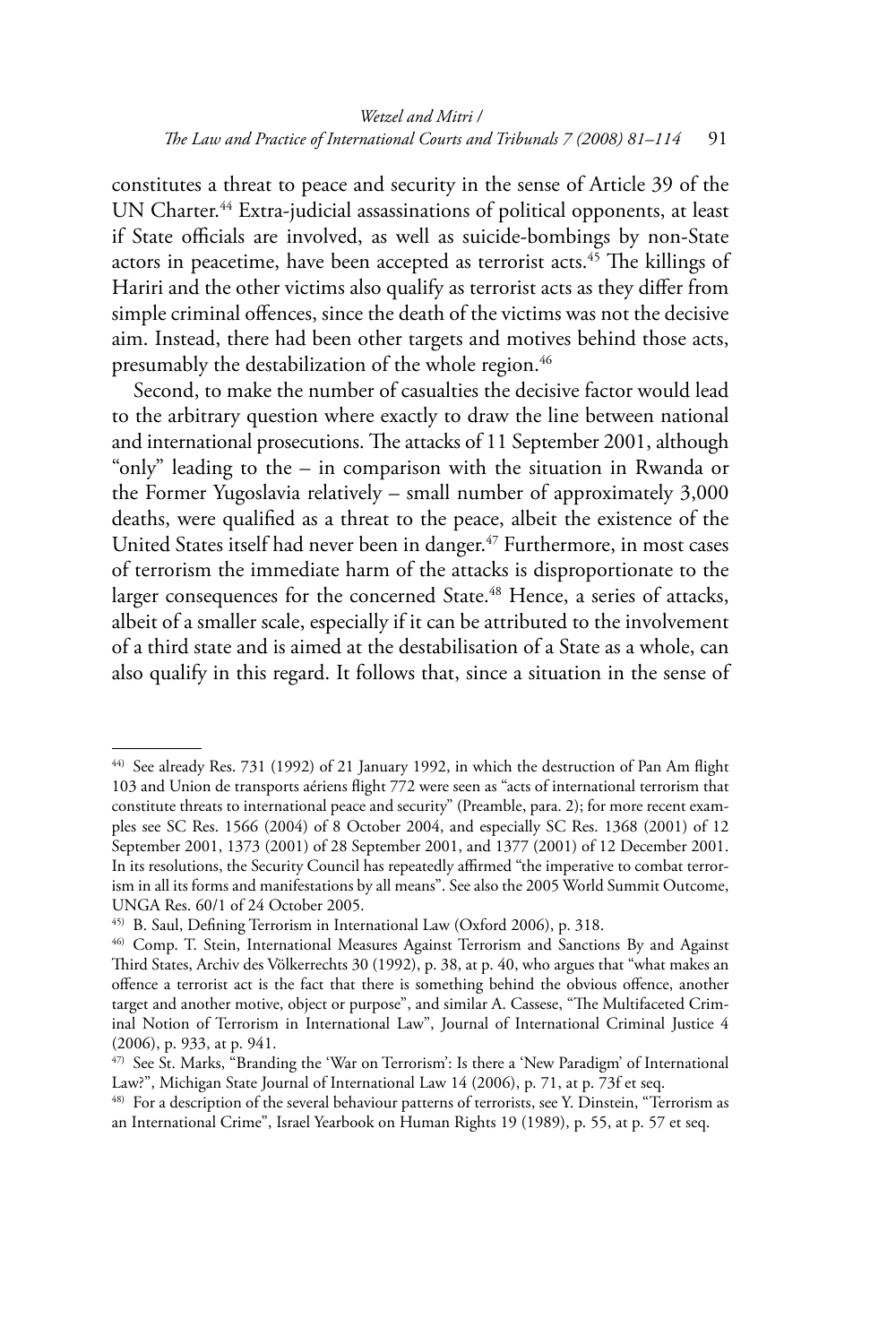Article 39 of the UN Charter existed, the measures of Chapter VII were open to the Security Council, including Article 41 of the UN Charter and therewith the creation of an international tribunal. One major line of argument concerning the authority of the Security Council to create ad hoctribunals is the attempt to break the circle of violence within long-lasting conflicts and thereby to forgo the resumption of hostilities in the future. This rationale also seems to be applicable to the conflict in Lebanon.

Third, a Chapter VII resolution is generally warranted in cases of international criminal prosecutions, where the assistance of third states is necessary, e.g. with regard to the handing over of suspects or evidence.<sup>49</sup> In the present case, Res. 1757 (2007) failed to explicitly establish any obligation for third states, especially for Syria, despite the proposal of the Secretary-General.<sup>50</sup> However, only a resolution under Chapter VII, which is capable of justifying an intervention in the domestic affairs of a Member State, otherwise prohibited by Article 2(7) of the UN Charter, could also bind Lebanon directly. Res. 1757 (2007) thereby effectively put an end to the Lebanese debate over the constitutionality of the Tribunal.<sup>51</sup> Hence, the prohibition of interference in domestic affairs by the UN, as laid down in Article 2(7) of its Charter, was not a bar, but a reason for the passing of Res. 1757 (2007).

Fourth, while the process of parliamentary approval of an international treaty can be seen as such a matter that is essentially within the domestic jurisdiction of a State, the precedents concerning international prosecutions of crimes of interest to the wider State community also point towards a resolution under Chapter VII. Not only were the ICTY and the ICTR established in such a manner;<sup>52</sup> also the so-called "Lockerbie-Trials" concerning the bombing of Pan Am Flight 103 over Scotland in 1988, which were conducted by Scottish judges on Dutch territory between 1999 and 2001, were authorized by a resolution under Chapter VII.<sup>53</sup> Another inci-

<sup>&</sup>lt;sup>49)</sup> Comp. A. McDonald (supra n. 33), at p. 126.

<sup>50)</sup> See Report of the Secretary-General on the Establishment of a Special Tribunal for Lebanon of 15 November 2006, UN Doc. S/2006/893, at para. 53.

<sup>&</sup>lt;sup>51)</sup> Ch. Sader, "A Lebanese Perspective on the Special Tribunal for Lebanon: Hopes and Disillusions", Journal of International Criminal Justice 5 (2007), p. 1083, at p. 1084.

 $52)$  See Res. 827 (1993) of 25 May 1993, and Res. 955 (1994) of 8 November 1994, respectively.

<sup>&</sup>lt;sup>53)</sup> Res. 1192 (1998) of 27 August 1998. See generally A. Aust, "Lockerbie: 'The other case'", International and Comparative Law Quarterly 49 (2000), pp. 278-296. This trial needs to be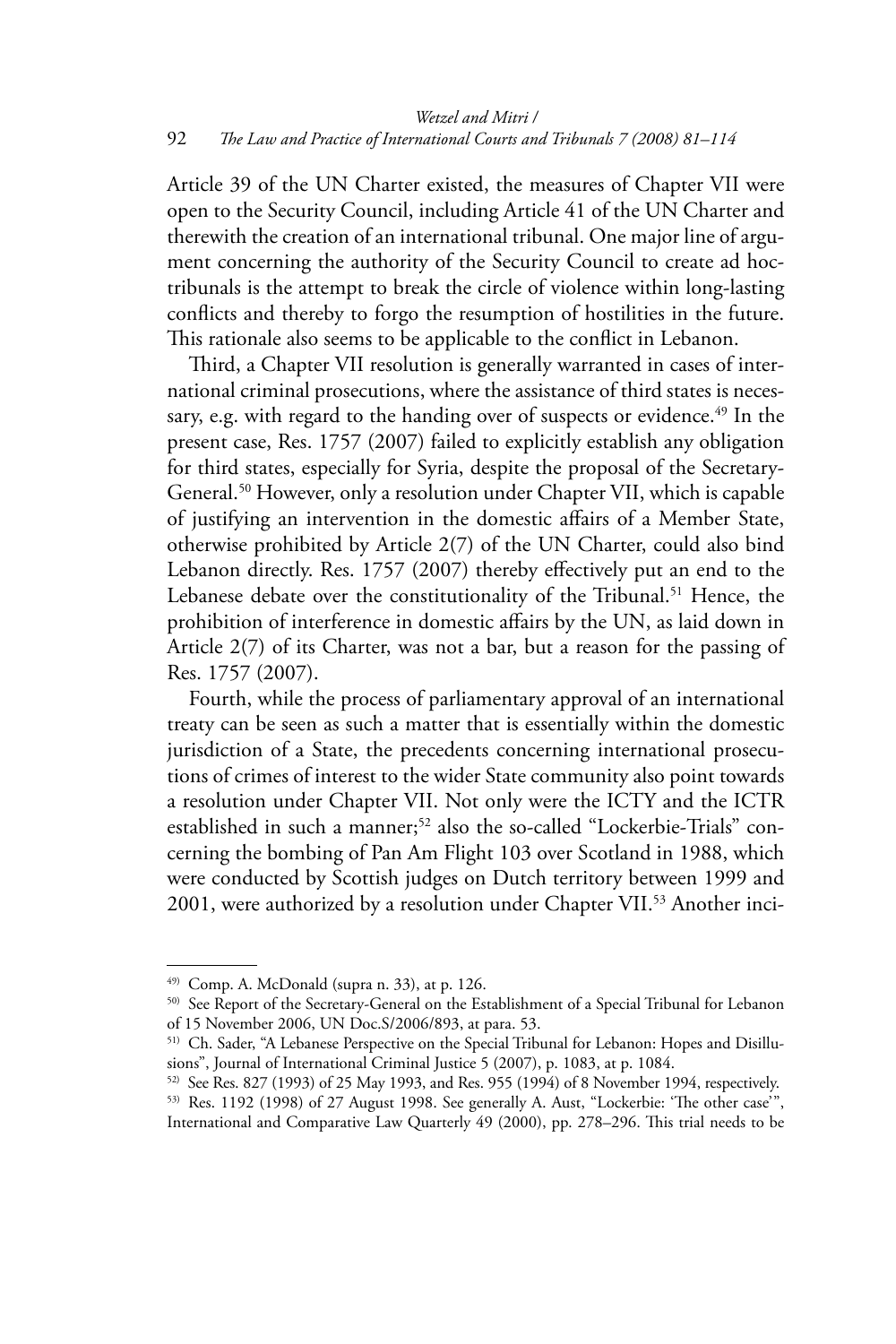dent which can be seen to be comparable to the present case is the assassination attempt on the Egyptian President Mubarak in Ethiopia in 1996, which the Security Council qualified as an attempt to disturb the peace and security of the region; subsequently, it ordered Sudan to cooperate by extraditing three alleged offenders, acting under Chapter VII.<sup>54</sup>

Lastly, taking the rule on complementarity of Article 17 of the Rome Statute of the ICC to reflect a general principle of the subsidiarity of criminal proceedings by other bodies than those of the home States of the victims or the perpetrators,<sup>55</sup> the prolonged inability of the Lebanese parliament could be seen as a situation in which a State is "unwilling or unable" to fulfil the task of prosecution of a crime itself. This would then trigger a collective response, in this case by the UN Security Council.

These considerations lead to the overall conclusion that the UN Security Council acted lawfully when it passed Res. 1757 (2007). This is also evidenced by the fact that despite alleged legal reservations, no Member State of the Security Council voted against it. Since it is primarily the responsibility of the Security Council to determine the legality of its acts itself,<sup>56</sup> especially the "Permanent-5" are expected to apply their vetoes to situations of alleged illegality.<sup>57</sup> Whether it was politically expedient to do so is another question.

distinguished from the parallel proceedings at the ICJ, Questions of Interpretation and Application of the 1971 Montreal Convention arising from the Aerial Incident at Lockerbie (Libyan Arab Jamahiriya v. United Kingdom and United States of America), Preliminary Objections, 27 February 1998, ICJ Reports 1998, 9; see also supra n. 44.

<sup>54)</sup> Res. 1044 (1996) of 31 January 1996; Res. 1054 (1996) of 26 April 1996; and Res. 1070 (1996) of 16 August 1996.

<sup>55)</sup> On this generalization of the principle of complementarity, see the decision of the German Prosecutor General not to indict Donald Rumsfeld, Juristen Zeitung 2005, pp. 311, 312; critically on this point A. Fischer-Lescano, "Torture in Abu Ghraib: The Complaint against Donald Rumsfeld under the German Code of Crimes against International Law", German Law Journal Vol. 6 No. 3 (2005), p. 689, at pp. 712-715.

<sup>&</sup>lt;sup>56)</sup> Comp. M. N. Shaw, International Law, 5th ed. (Cambridge 2003), p. 1151; see also the limited judicial oversight exercised by the International Court of Justice in: Questions of Interpretation and Application of the 1971 Montreal Convention arising from the Aerial Incident at Lockerbie (Libyan Arab Jamahiriya v. United Kingdom and United States of America), Preliminary Measures, Decision of 14.04.1992, ICJ Reports 1992, p. 144 et seq.

 $57$  Art. 24(2) UN Charter states that the Council must act within the purposes and principles of the United Nations, and among these observe the requirement to act in conformity with principles of justice and international law, Art. 1(1) UN Charter.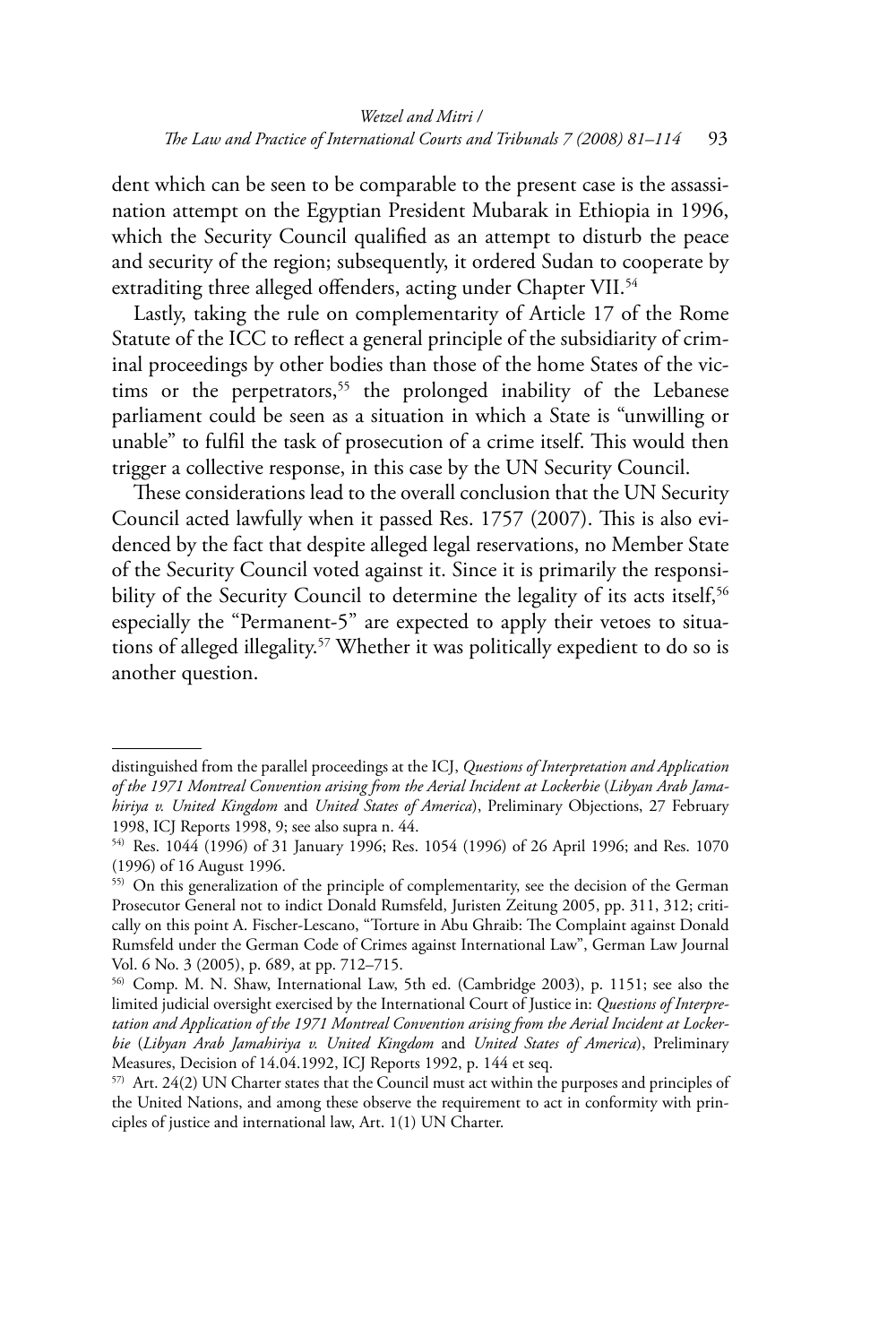Wetzel and Mitri /

94 The Law and Practice of International Courts and Tribunals 7 (2008) 81–114

## C. The Special Tribunal as a Resolution-Based Tribunal

Since the Security Council created the Tribunal directly, for the first time since the establishment of the ICTY and the ICTR, it is closer to the group of resolution-based tribunals. Thus, the Tribunal is more than just another "UN-backed" tribunal.<sup>58</sup> First, the Tribunal can now only be terminated by the Security Council. Second, a tribunal created under Chapter VII generally has greater authority to request international cooperation from third States. A bilateral agreement cannot create binding obligations for third States,<sup>59</sup> unless the Security Council adopts a supporting resolution under Chapter VII.<sup>60</sup> However, in practise Chapter VII powers alone do not always ensure cooperation either, as this depends more on the political will of the respective state and the possibilities of enforcement on the part of the institution.<sup>61</sup> As already indicated, the STL-Statute does not explicitly provide for obligations of third States to cooperate with it.<sup>62</sup> This is due to the original approach to establish the Tribunal by a bilateral treaty. When the Tribunal was eventually established by Res. 1757 (2007) instead, only the provisions of that draft agreement were put into force, without additional language requesting outside cooperation besides provision of a seat and contributions to the budget. This may be seen as a major shortcoming of the Tribunal.<sup>63</sup> However, as the example of the SCSL shows, this

<sup>&</sup>lt;sup>58)</sup> The Secretary-General seems to prefer the term "UN-assisted tribunal" in his report; however, "UN-based" is also used (supra n. 29, para. 17).

<sup>&</sup>lt;sup>59)</sup> Comp. Art. 34 and 35 of the Vienna Convention on the Law of Treaties of 22 May 1969, 1155 UNTS 331.

<sup>&</sup>lt;sup>60)</sup> Comp. SG-Report (supra n. 29), para. 53. See C. Denis, "Le tribunal spécial pour la Sierra Leone", Revue Belge de Droit International 34 (2001), p. 236, at p. 241; in the case of the SCSL, the Security Council has passed a number of specific resolutions in order to enable that court to try former Liberian President Charles Taylor, such as SC Res. 1638 (2005) of 11 November 2005, which mandated the UN mission in Liberia to apprehend Taylor, and SC Res. 1688 (2006) of 16 June 2006 for his transfer to The Hague. See G. Bigi, "The Decision of The Special Court for Sierra Leone to Conduct the Charles Taylor Trial in The Hague", Law and Practice of International Courts and Tribunals 6 (2007), p. 303.

<sup>&</sup>lt;sup>61)</sup> Comp. Y. Beigbeder, International justice against Impunity (Leiden 2005), p. 127.

<sup>&</sup>lt;sup>62)</sup> Art. 15 of the STL-Agreement only refers to cooperation by the Government of Lebanon.

<sup>&</sup>lt;sup>63)</sup> Comp. J. Cockayne, "The Special Tribunal for Lebanon - A Cripple from Birth?": Foreword, Journal of International Criminal Justice 5 (2007), p. 1061, at p. 1063 et seq., who also points to potential shortcomings with regard to the immunity of government officials and the doctrine of superior responsibility.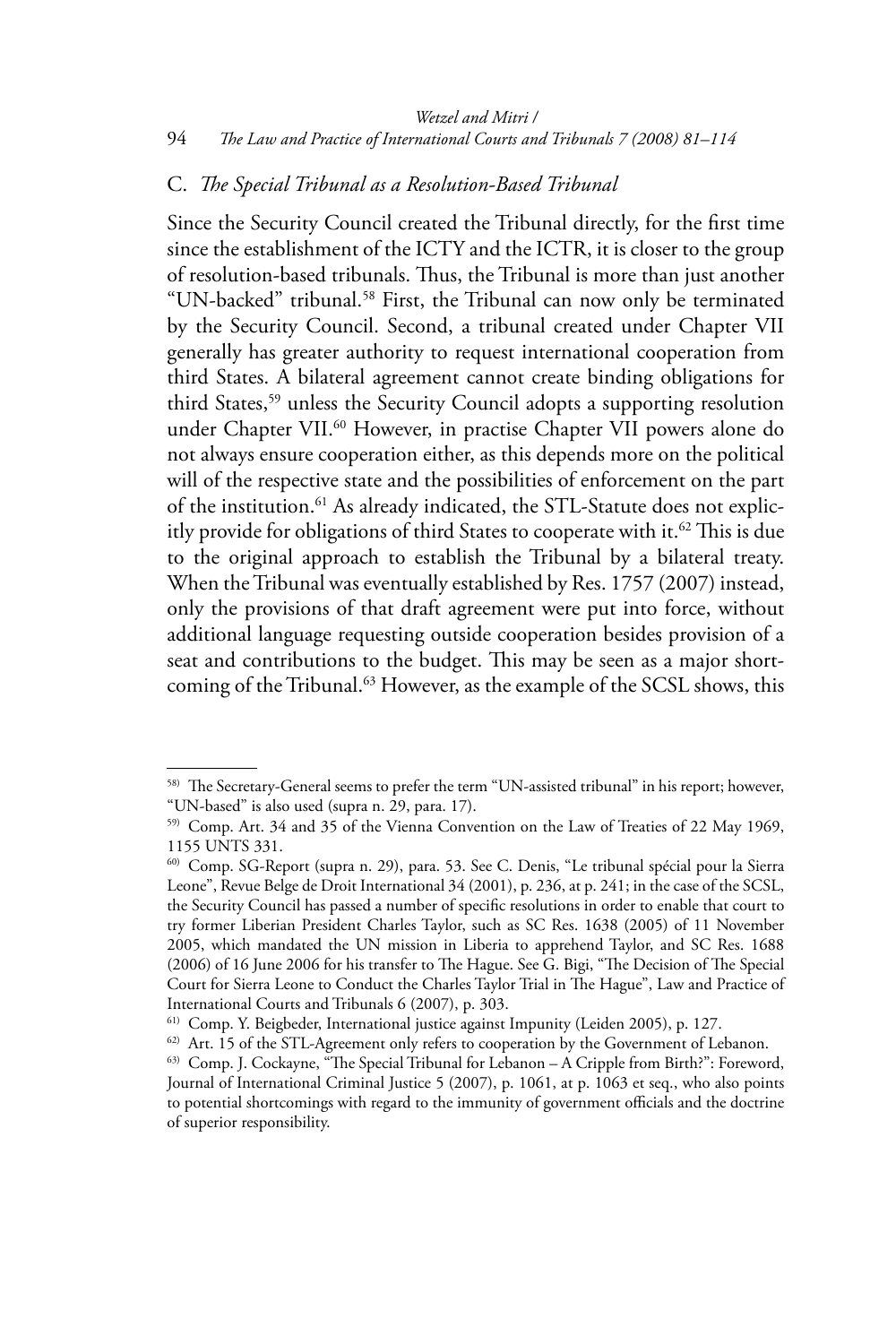may not be decisive.<sup>64</sup> Furthermore, it is arguable that these obligations to cooperate are now implied in the Statute, as they may be needed for the Tribunal to function effectively, and all Member States are under the obligation to assist and to carry out the measures decided by the Security Council under Chapter VII (Article 48, 49 UN Charter).<sup>65</sup> In fact, a treaty-based Tribunal would have had less legal leverage to demand international cooperation than the resolution-based IIIC. While Syria has recently cooperated with the IIIC to the general satisfaction of its Commissioner,<sup>66</sup> it has stated it would not cooperate with the Tribunal. It remains to be seen whether Syria will cling to this attitude.

The greatest disadvantage of the present approach is that the Tribunal can now be seen – and exploited – as being imposed on Lebanon. A consensual approach, despite its legal shortcomings, would have been preferable, since the long-term acceptance by the affected society is of paramount importance in the field of post-conflict justice. Ratification by the elected Lebanese legislators would have gone a long way toward increasing its perceived legitimacy. If Lebanon had voluntarily subscribed to the Tribunal, no intrusion into national sovereignty could have been claimed. Now obstacles with regard to domestic law were circumvented;<sup>67</sup> but it remains to be seen whether this is an advantage or a disadvantage, and especially whether the Lebanese population in its majority is still willing to accept the Tribunal.

## **IV.** Institutional Characteristics

Initially, according to Article 7(a) STL-Statute, three chambers will be created.<sup>68</sup> The trial chamber will consist of two international judges and one

<sup>&</sup>lt;sup>64)</sup> Compare the Decision on Immunity from Jurisdiction of the Appeals Chamber of the SCSL of 31 May 2004 in the case of Charles Taylor, SCSL-2003-01-I, esp. para. 38.

<sup>&</sup>lt;sup>65)</sup> See generally on this issue, B. Swart, "Cooperation Challenges for the Special Tribunal for Lebanon", Journal of International Criminal Justice 5 (2007), p. 1153.

<sup>&</sup>lt;sup>66)</sup> See e.g. the 8th report of the IIIC (supra n. 9), para. 5. Contrary to earlier practise, by now also most other states have complied with the request of the IIIC; see 7th Report of the IIIC (supra n. 11), para. 102.

<sup>&</sup>lt;sup>67)</sup> See supra n. 20 and accompanying text.

<sup>&</sup>lt;sup>68)</sup> The creation of a possible second trial chamber is possible pursuant to Art. 2(2) STL-Agreement if one of several bodies so requests.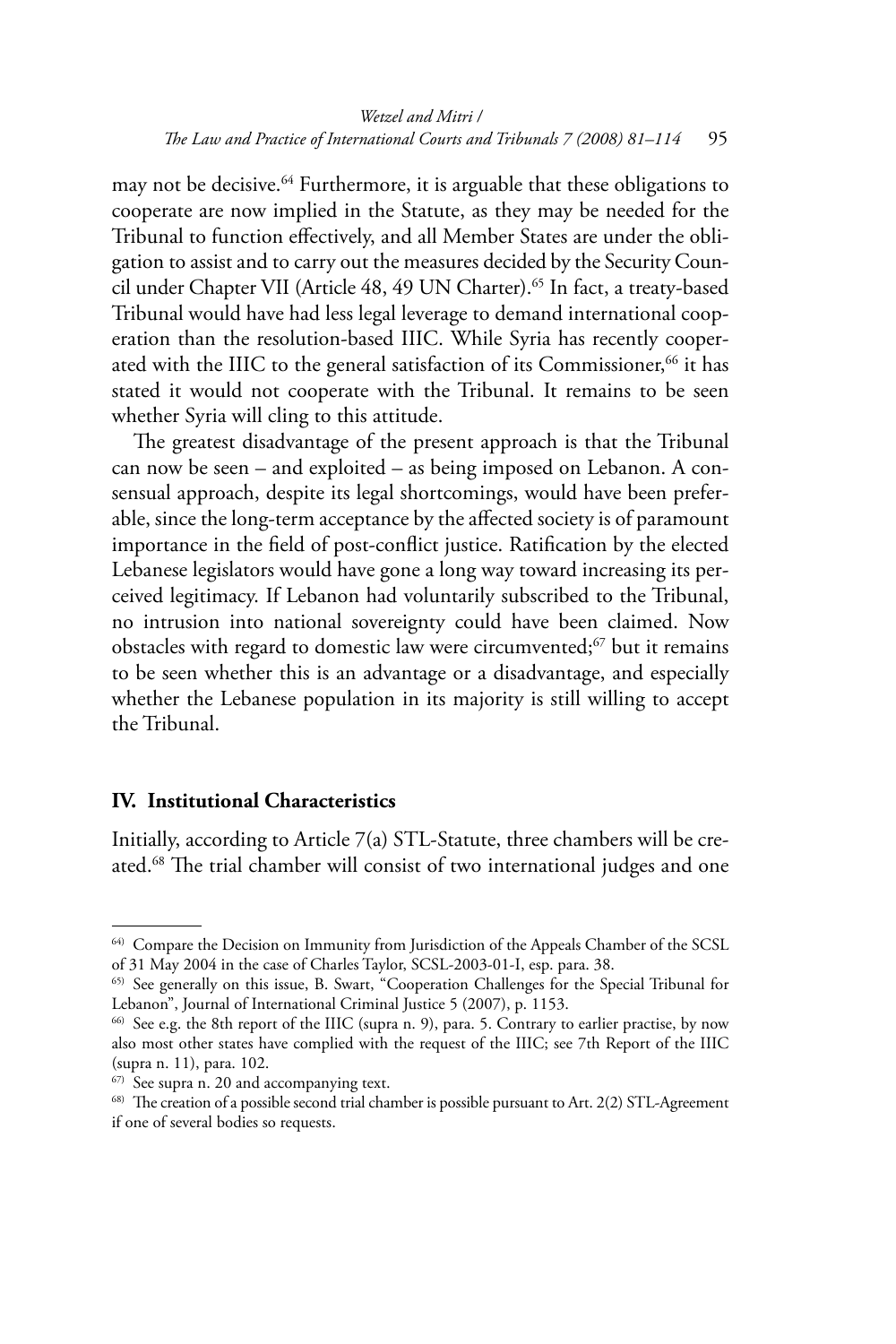national judge; the Appeals Chamber will include three international and two national ones. Hence, the international judges would form the majority needed for a judgment. This is generally thought to ensure greater neutrality of a tribunal. The so-called "super-majority" of the ECCC, where the Cambodian national judges form the majority in a chamber but need the support of at least one international judge,<sup>69</sup> therefore continues to constitute the exception. The presiding judge of the Appeals Chamber is also going to be the President of the Tribunal as a whole. In addition, two alternate judges, one of them Lebanese, and as a third "chamber" a single international pre-trial judge will be designated from the beginning.<sup>70</sup> Hence any pre-trial issues, including the confirmation of indictments,<sup>71</sup> could be addressed quickly; by the same token, should any of the sitting judges be unable to continue his or her duties, a replacement would be available immediately. All of this is designed to avoid unnecessary delays in the proceedings.

All of the judges, as well as the Prosecutor and the Registrar, will be appointed by the Secretary-General of the UN.<sup>72</sup> With the exception of the Lebanese Deputy Prosecutor,<sup>73</sup> the government of Lebanon therefore only has the right to propose candidates. In comparison, at the SCSL the government appoints the national judges; at the ECCC all judges are appointed by a Cambodian council, albeit in the case of international personnel only upon nomination by the Secretary-General.<sup>74</sup> Second, at the Tribunal all judges and the Prosecutor are screened by a selection panel of two sitting or former international judges and a representative of the Secretary-General before appointment.<sup>75</sup> This is a new method of ensuring a high

<sup>&</sup>lt;sup>69)</sup> Com. Art. 9 and Art. 14 of the Statute of the ECCC (all documents related to the ECCC can be accessed at: http://www.eccc.gov.kh; accessed on 21 November 2007); on this issue see also D. Cohen, "Hybrid' Justice in East Timor, Sierra Leone, and Cambodia: 'Lessons Learned' and Prospects for the Future", Stanford Journal of International Law 43 (2007), p. 1, at p. 29, who holds the view that the super-majority will be one of the most significant and difficult challenges for the ECCC.

<sup>70)</sup> Art. 8 STL-Statute.

<sup>71)</sup> Art. 18 STL-Statute.

<sup>&</sup>lt;sup>72)</sup> Comp. Arts. 2 and 3 STL-Agreement.

 $73)$  Art.  $3(3)$  STL-Agreement.

<sup>74)</sup> Comp. Art. 2(2a) of the Statute of the SCSL and Art. 11 of the Statute of the ECCC.

<sup>&</sup>lt;sup>75)</sup> Arts. 2(5) lit. d and 3(2) STL-Agreement. In October 2007, Secretary-General Ban Ki-moon informed the Security Council of his intention to appoint Judge Mohamed Amin El Mahdi (Egypt, formerly with the ICTY) and Judge Erik Mose (Norway, formerly with the ICTR) as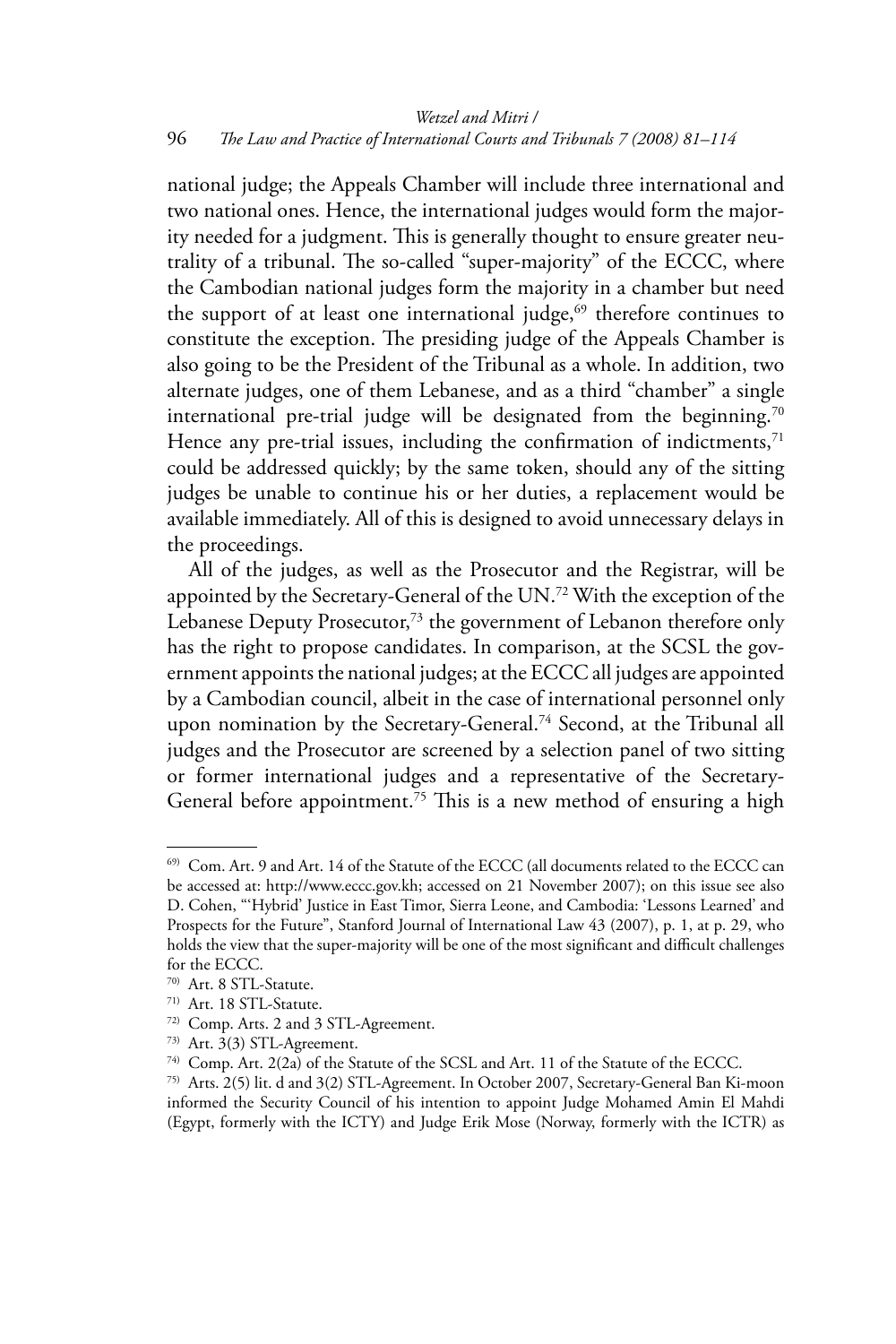degree of judicial expertise. Third, the national candidates need to be Lebanese; at the SCSL, the national judges only need to be appointed by the government,<sup>76</sup> and in fact only two of the present four "national" judges are of Sierra Leonean nationality.

Another innovation is that the Office of the Prosecutor (OTP) of the Tribunal will take over from the IIIC.<sup>77</sup> Therefore much investigative work will already be conducted before the Tribunal itself comes into existence. In effect, the IIIC serves as somewhat of a "preliminary OTP". It has been suggested that the IIIC, as a creation of the Security Council, does not provide for sufficient legal safeguards, especially with regard to the rights of persons detained since August 2005, and that the take-over of its results by the planned Tribunal would only perpetuate this "denial of national and international justice", leading to a "state of permanent lawlessness".<sup>78</sup> While it is true that human rights safeguards against Security Council actions are limited,<sup>79</sup> the IIIC has continuously stressed its adherence to the highest legal standards available in order to ensure the admissibility of the evidence found before a future tribunal.<sup>80</sup> In addition, the eventual creation of the Tribunal could instead serve to remedy any possible violations of e.g. any defendant's right to a fair trial within a reasonable time, since then judges would be able to look into all matters, including any alleged unlawful or unnecessarily prolonged detentions.<sup>81</sup>

Besides the Chambers, the Prosecutor, and the Registry, the Tribunal will also have a Defence Office. This additional branch is designed to ensure the equality of arms and to support the proceedings where the accused has not chosen legal counsel. It is the first time that the Defence

members of the selection panel; see Letter to the Security Council of 10 October 2007, UN Doc. S/2007/609 of 16 October 2007.

<sup>&</sup>lt;sup>76</sup> Comp. Art. 12(1) of the Statute of the SCSL.

<sup>77)</sup> Art. 19 STL-Statute.

<sup>78)</sup> See G. de Geouffre de La Pradelle / A. Korkmaz / R. Maison, "Douteuse instrumentalisation de la justice internationale au Liban", Le Monde diplomatique, April 2007, p. 18.

<sup>79)</sup> See e.g. on the issue of the "black-listing" of alleged supporters of international terrorism the case-note of Ch. Tomuschat, Court of Justice Case T-306/01, Ahmed Ali Yusuf and Al Barakaat International Foundation v. Council and Commission; Case T-315/01, Yassin Abdullah Kadi v. Council and Commission, Common Market Law Review 43 (2006), p. 537.

<sup>&</sup>lt;sup>80)</sup> See e.g. the 6th report of the IIIC (supra n. 10), para. 114.

<sup>&</sup>lt;sup>81)</sup> The rights of suspects during investigations and accused during trial are spelled out in Arts. 15 and 16 STL-Statute, respectively.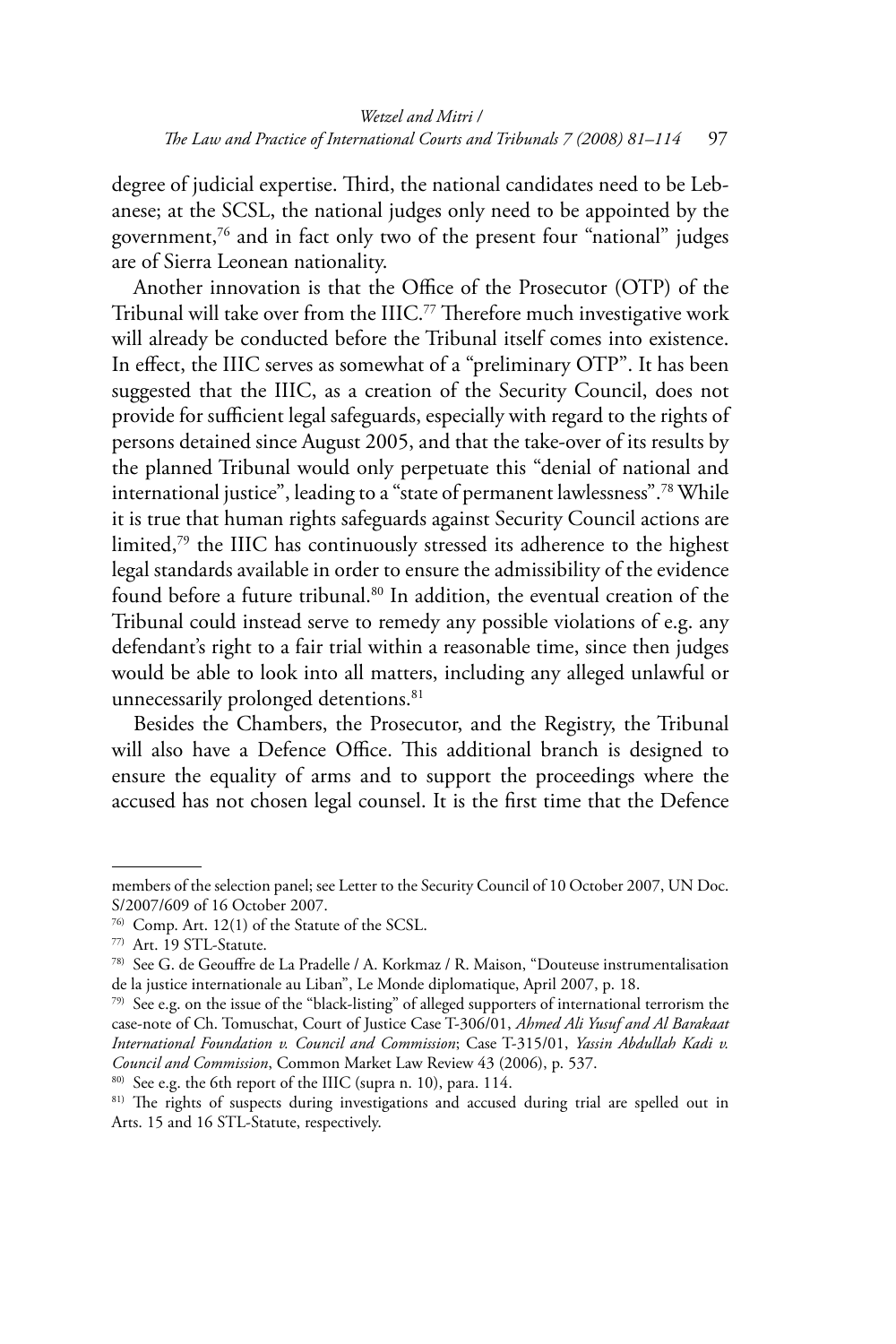Office is explicitly institutionalized in the statute of an international tribunal. This gives it a higher formal status than at other tribunals; for example, at the SCSL, where such an office was first established, this was done only by the court's rules of procedure.<sup>82</sup> Furthermore, the role of victims is strengthened. Like in other tribunals, the Registry will have a special victims and witnesses unit. But in addition, victims will have the right to present their views in proceedings and the right to bring a claim for compensation before competent national bodies based on a decision of the Tribunal<sup>83</sup>

## V. Jurisdiction and Applicable Law

## A. The Situations to be Prosecuted

The personal jurisdiction of the Tribunal covers "persons" in general; no qualification concerning the degree of responsibility<sup>84</sup> or nationality is added. Hence, the international Prosecutor enjoys wide discretionary powers for his or her strategy.<sup>85</sup> The Tribunal will have subject-matter jurisdiction over the assassination of Rafik Hariri as well as other acts between 1 October 2004 and 12 December 2005, if it finds them to be similar in gravity and nature and to be connected to that incident; later incidents may also be investigated, if the parties and the Security Council consent.<sup>86</sup> But the decision actually to prosecute any cases apart from Hariri's death will be up to the Tribunal. Ultimately, the Tribunal itself will define its mandate under a potentially open-ended temporal jurisdiction.

It has been suggested that the Tribunal would be the first international tribunal to tackle a political crime against a single person.<sup>87</sup> While the IIIC

<sup>&</sup>lt;sup>82)</sup> Rule 45 of the Rules of Procedure and Evidence of the SCSL.

<sup>83)</sup> Art. 17 and 25 STL-Statute.

<sup>84)</sup> Comp. Art. 1(1) of the Statute of the SCSL: "persons who bear the greatest responsibility".

<sup>85)</sup> Comp. SG-Report (supra n. 29), para. 20.

<sup>86)</sup> Art. 1 STL-Statute.

<sup>87)</sup> This allegation was made by M. Milanovic, "The Oddity that is the Hariri Tribunal", Social Science Research Network Paper (5 September 2007), available at SSRN: http://ssrn.com/ abstract=1014906 (downloaded on 28 October 2007); however it was not repeated in a latter version of the paper; see "An Odd Couple - Domestic crimes and International Responsibility in the Special Tribunal for Lebanon", Journal of International Criminal Justice 5 (2007), p. 1139.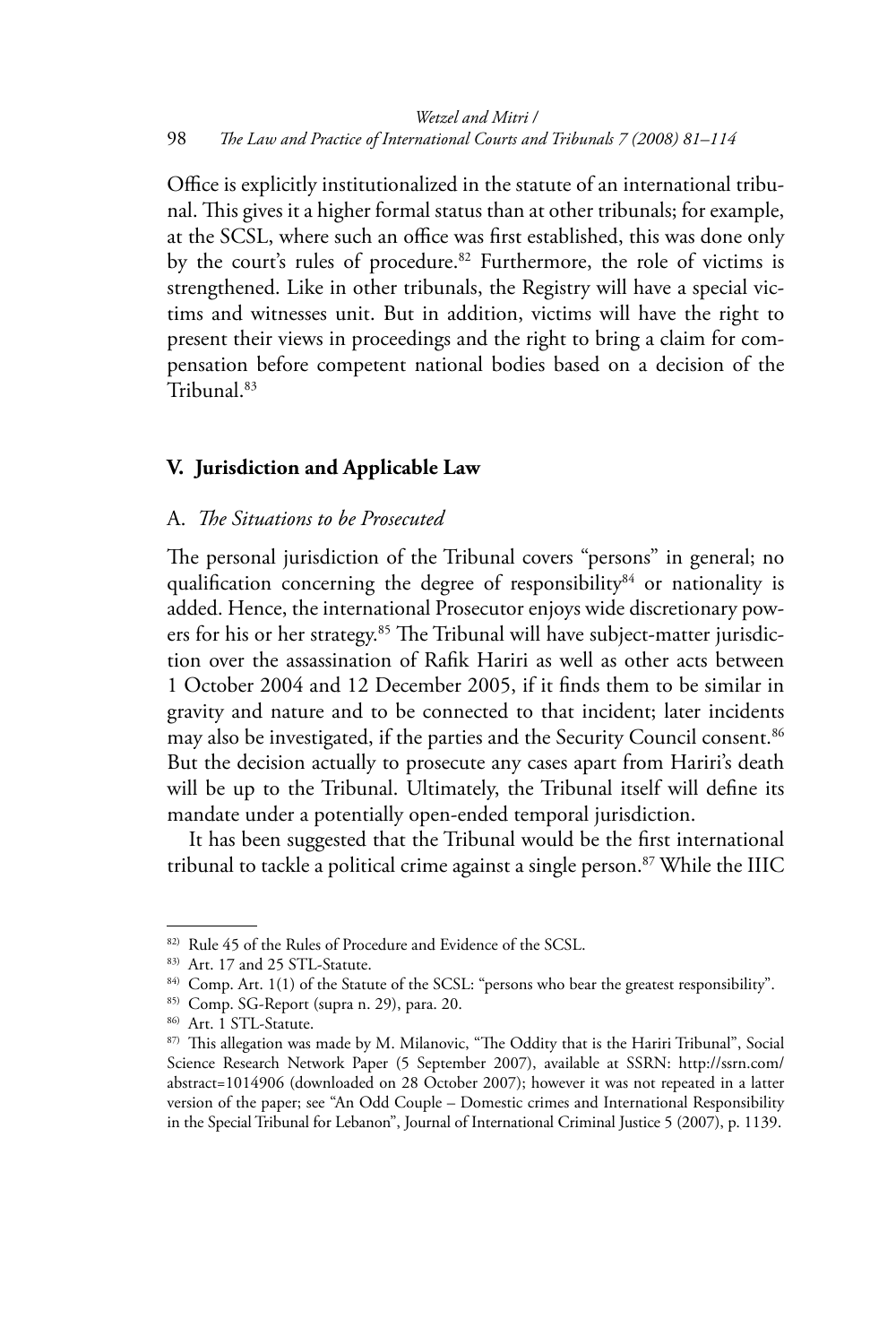has indeed devoted most of its resources to the Hariri investigation, the possibility of the inclusion of other related instances makes it obvious that the Tribunal is not tasked with "revenging" the death of one politician with good relations to Western states. The Security Council already added the shooting of Pierre Gemayel to the list of 14 possibly related incidents.<sup>88</sup> It furthermore included a double bus bombing in Ain Alaq near the town of Bikfaya in February 2007 into the mandate of the IIIC.<sup>89</sup> In June 2007, the Member of Parliament Walid Eido and seven others were killed by a car bomb, further diminishing the slight majority of the government coalition. On 19 September 2007, another member of the majority in the Lebanese Parliament, Antoine Ghanem, was killed by an apparent car bomb attack in Beirut, together with at least eight others.<sup>90</sup> He was the tenth anti-Syria figure targeted since Hariri's assassination. A further attack took place on 12 December 2007 when the Lebanese General Francois al-Hajj was killed by yet another car bomb.<sup>91</sup> At the end of 2007, the IIIC was investigating nine non-targeted bombings against the general public and ten targeted attacks against individuals in addition to the Hariri-assassination. In January 2008 the Security Council added the recent murder of the Lebanese investigator Major Wissam Eid and five others to that list. Hence, the Tribunal could examine a total of 21 cases with approximately 60 victims killed and approximately 500 wounded. This number could even grow if further bombings aimed "only" at civilians were added, which have taken place especially in the first half of 2007. The victims of all of these attacks encompass, inter alia, a former prime minister, a sitting cabinet minister, other high profile politicians, including Members of Parliament,

<sup>88)</sup> Letter to the Secretary-General of 22 November 2006, UN Doc. S/2006/915. The other 14 incidents involve 6 attacks on specifically targeted persons and 8 against the general public; they are listed in Annex II to the SG-Report (supra n. 29), UN Doc. S/2006/893.

<sup>89)</sup> UN Doc. S/2007/91 of 15 February 2007.

<sup>&</sup>lt;sup>90)</sup> See "Ban Ki-moon condemns latest murder of Lebanese Lawmaker", UN News Centre, 19 September 2007. More than 70 people were wounded in the attack. The assassination took place on the same day that the Security Council received a briefing on the Special Tribunal. Ghanem was, as well as Gemayel and Eido, a participant in the so called "Cedar Revolution", an episode containing peaceful demonstrations in Beirut that started after Hariri's funeral and culminated with the complete withdrawal of the Syrian troops. Due to his death the majority of the governing coalition was reduced to two Members of Parliament.

<sup>91)</sup> This attack was subsequently included into the mandate of the IIIC; see Letter to the Secretary-General of 14 December 2007, UN Doc. S/2007/736.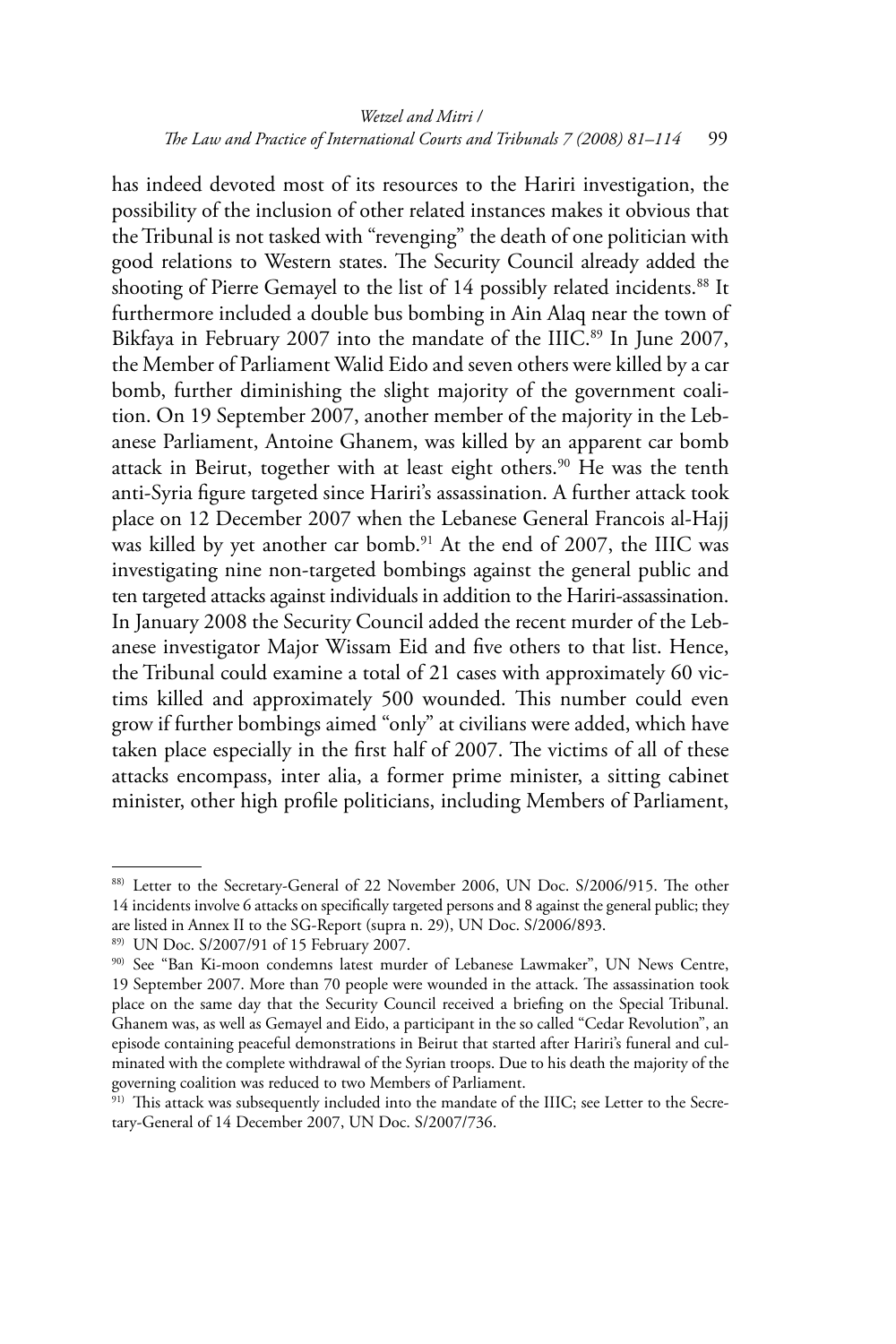### Wetzel and Mitri /

#### The Law and Practice of International Courts and Tribunals 7 (2008) 81-114 100

as well as influential journalists, most of them known for their explicit opposition to Syrian influence in Lebanon, as well as many members of the general public. While the sheer number of affected victims is considerably smaller in comparison to other situations which have given rise to prosecution by international tribunals, it is apparent that the attacks were strategically planned to destabilize a whole country. In fact, among the various possible motives for each attack, the IIIC is looking closely at the hypothesis that Rafik Hariri's likely success in the May 2005 elections was the main reason behind his assassination.<sup>92</sup> Thus, it is safe to say that attacks on the very state structure of Lebanon would be subject to scrutiny by the Tribunal.

# B. The Terrorist Attacks as de facto International Crimes

The applicable subject-matter law will be Lebanese criminal law only, especially with regard to crimes of terrorism;<sup>93</sup> its domestic laws on rules and procedures, as well as principles of international criminal procedure, shall guide the judges of the Tribunal when adopting their own.<sup>94</sup> Hence, the Security Council and the Lebanese government both agreed that the attack on Hariri constituted a local crime committed in violation of Lebanese law.<sup>95</sup> This too is a deviation from past practices in various ways. First, the traditional international criminal tribunals (the ICC, the ICTY and the ICTR) only have jurisdiction over international crimes, such as genocide, war crimes and crimes against humanity. In contrast, hybrid tribunals usually provide for a mixture of international and national crimes as potential

<sup>&</sup>lt;sup>92)</sup> See the 6th report of the IIIC (supra n. 10), para. 59; for possible motives concerning the other attacks, see paras. 64-67.

<sup>93)</sup> Art. 2 STL-Statute refers to "(a) The provisions of the Lebanese Criminal Code relating to the prosecution and punishment of acts of terrorism, crimes and offences against life and personal integrity, illicit associations and failure to report crimes and offences, including the rules regarding the material elements of a crime, criminal participation and conspiracy; and (b) Articles 6 and 7 of the Lebanese law of 11 January 1958 on 'Increasing the penalties for sedition, civil war and interfaith struggle'."

<sup>&</sup>lt;sup>94)</sup> Art. 28 STL-Statute.

<sup>95)</sup> Comp. also I. M. Saliba, "International Tribunals, National Crimes and the Hariri Assassination: A Novel Development in International Criminal Law", The Law Library of Congress (6 June 2007), available at: http://www.loc.gov/law/help/hariri/hariri.pdf (downloaded on 28 October 2007).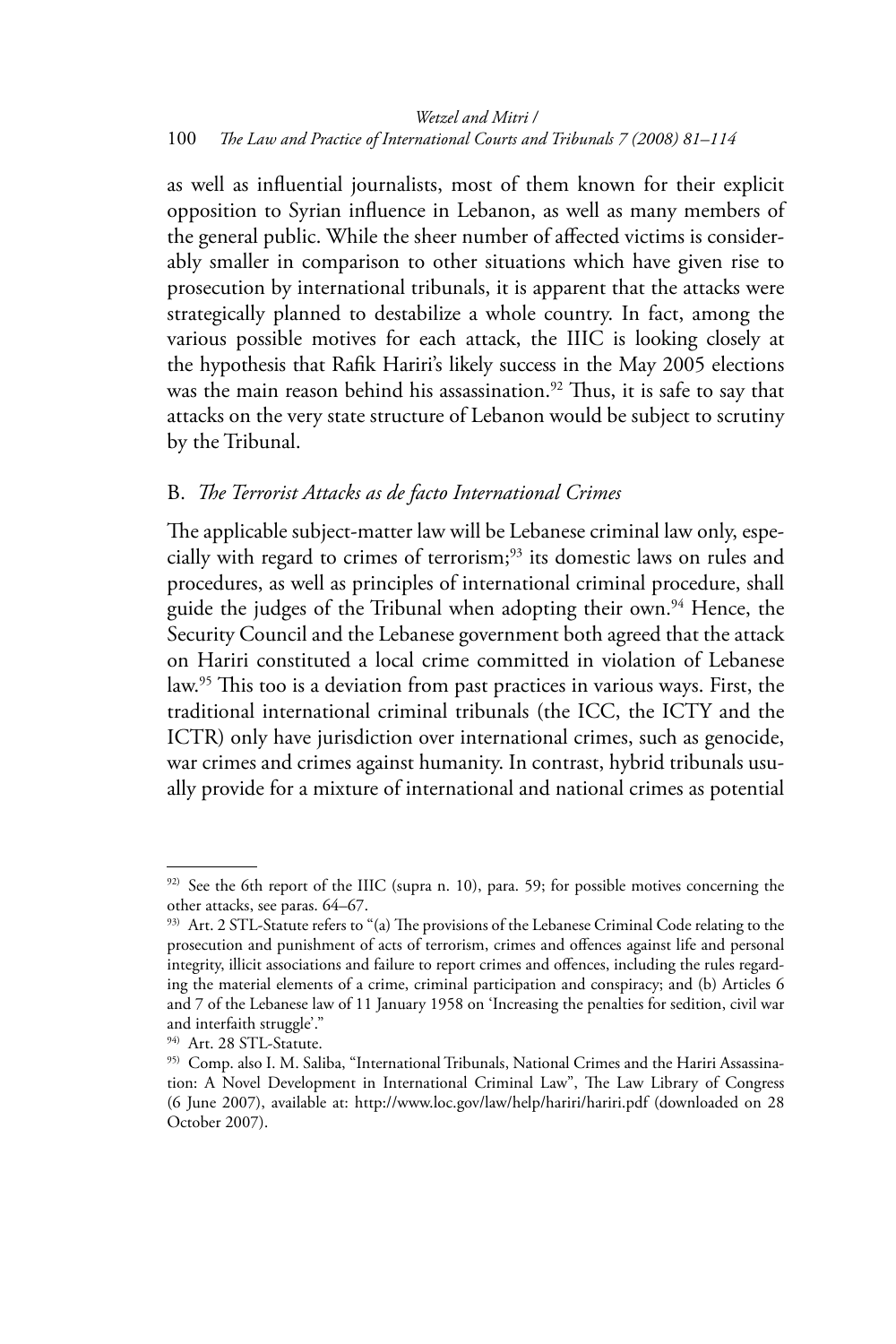bases for indictments.<sup>96</sup> The Tribunal will be the first international tribunal without any of the so-called core crimes against international law included in its jurisdiction. The critics of the Tribunal therefore argue that its creation was unwarranted, as no international crime was in question.<sup>97</sup>

But two aspects speak against this assumption. First, the mere possibility of prosecuting crimes under national law before international tribunals is nothing new, as the jurisdictions of other hybrid tribunals indicate; second, a qualification of the acts in question as international crimes seems actually plausible. During the negotiations on the STL-Statute, a qualification as crimes against humanity was rejected because there was no unanimity among the members of the Security Council, despite suggestions of the Secretary-General to that effect.<sup>98</sup> The latter had pointed out that the attacks in question could meet the definition of a crime against humanity, although there were differences in scope and number of the victims when compared to other situations which are subject to the jurisdiction of international criminal jurisdiction.<sup>99</sup> To start with, acts of terrorism can under certain circumstances amount to crimes against humanity or war crimes.<sup>100</sup> A qualification as a crime against humanity can for example be considered

<sup>&</sup>lt;sup>96)</sup> Comp. e.g. Art. 5 of the Statute of the SCSL; however, there this has remained a theoretical possibility only.

<sup>97)</sup> See G. de Geouffre de La Pradelle / A. Korkmaz / R. Maison (supra n. 78), p. 18; see also n. 36 above and accompanying text.

<sup>98)</sup> SG-Report (supra n. 29), paras. 23-25; see also St. Kay, "International Terrorism, A Special Tribunal for Lebanon - Syria, Lebanon and the Assassination of former Premier Hariri", http://www.9bedfordrow.co.uk/news/commentary/HaririAssassinationArticleF.doc (accessed on 14 January 2008), at p. 14, who assumes that one of the problems of a qualification of the acts as crimes against humanity would have been that the alleged connected attacks would fail to qualify as the characterised offence if they were found by the judges not to have been so connected.

<sup>&</sup>lt;sup>99)</sup> SG-Report (supra n. 29), para. 24.

<sup>&</sup>lt;sup>100</sup> A. Cassese (supra n. 46), at pp. 948, 949; B. Saul (supra n. 45), at p. 27, and p. 300 et seq.; R. J. Goldstone / J. Simpson, "Evaluating the Role of the International Criminal Court as a Legal Response to Terrorism", Harvard Human Rights Journal 16 (2003), p. 13, at p. 15; P. A. Mazandaran, "An International Legal Response to an International Problem: Prosecuting International Terrorists", International Criminal Law Review 6 (2006), p. 503, at p. 527 et seq.; indeed, the statutes of the ICTR (Art. 4(d)), and the SCSL (Art. 3(d)) list "acts of terrorism" as Violations of Art. 3 Common to the Geneva Conventions and of Additional Protocol II, without however defining this further, while the ICTY in the Galic-case (ICTY-98-29-T, judgment of 5 December 2003) accepted "the crime of terror" as a de facto war crime under AP I; see generally S. Jodoin, "Terrorism as a War Crime", International Criminal Law Review 7 (2007), p. 77.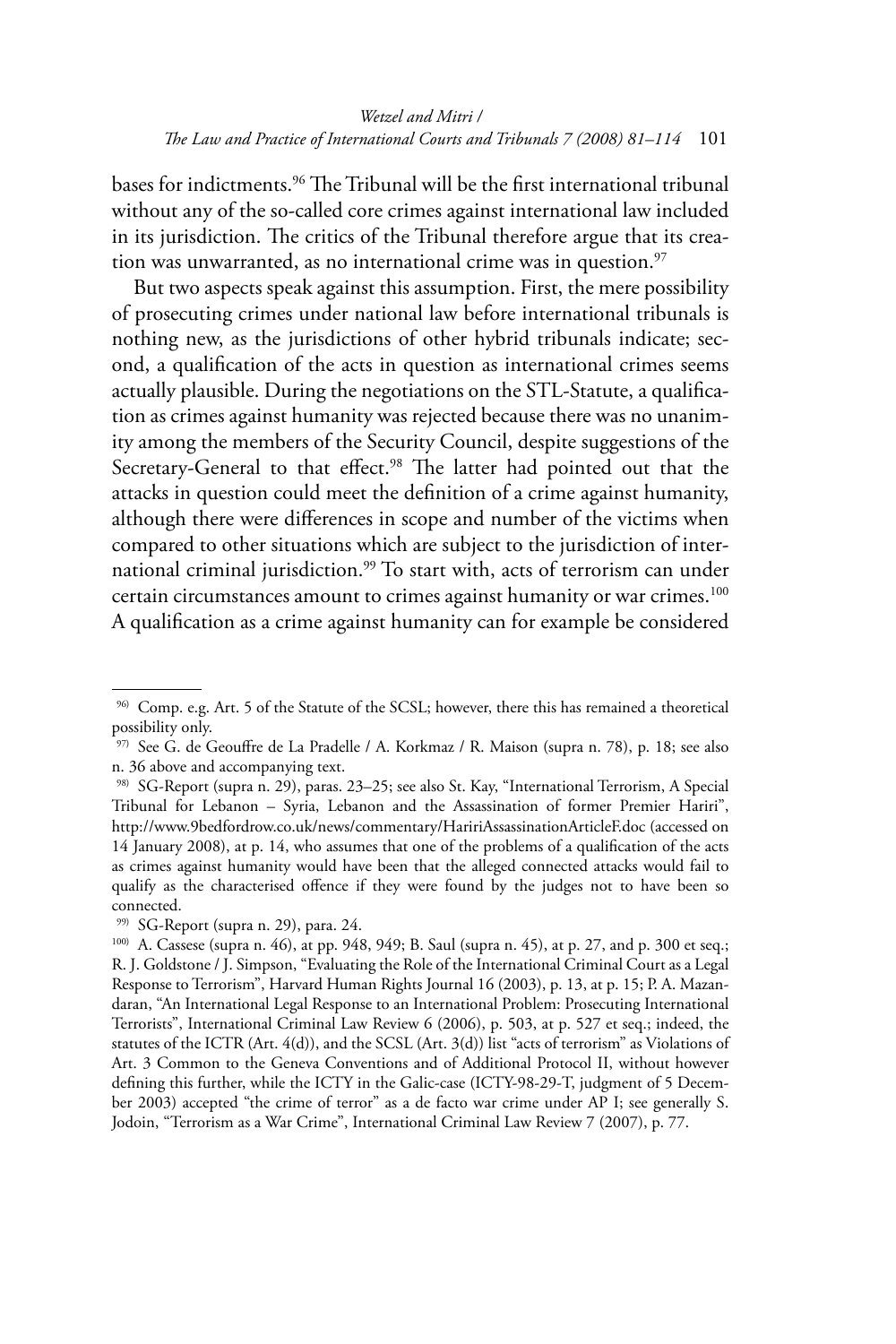for the attacks in New York and Washington of 11 September 2001. In the instant case the constitutive elements seem to be in place, such as murder and serious injuries etc. as actus rei. Furthermore, modern international customary law does not require a nexus to an on-going armed conflict; instead, political motives may suffice.<sup>101</sup> However, while indeed the various bombings appear to have been connected, it seems to be arguable whether these have been "committed as part of a widespread or systematic attack against any civilian population". While the attacks of "9/11" were considered to be crimes against humanity since they formed part of a widespread attack against the population of the United States,<sup>102</sup> the situation in the present case appears to be different. On the one hand the attacks committed in Lebanon since October 2004 could – in the words of the Secretary General – reveal a "methodical plan" of attacks against a civilian population, albeit not in its entirety.<sup>103</sup> On the other hand, history and past practise seem to indicate that the scale of the attacks in question is an important criterion.<sup>104</sup> And it could be questioned whether there is sufficient connection between the seemingly isolated events carried out over the course of two years. Therefore, with a view to, first, the relatively small number of approximately 60 deaths and 500 injured persons in total and, second, to the intent behind the deeds which is presumably the political destabilisa-

<sup>&</sup>lt;sup>101)</sup> R. Cryer et al. (supra n. 28), p. 191; see generally e.g. V.-J. Proulx, "Rethinking the Jurisdiction of the International Criminal Court on the Post September 11th Era", American University International Law Review 19 (2004), p. 1009.

<sup>102)</sup> Comp. R. Arnold, The ICC as a New Instrument for Repressing Terrorism (New York 2004), at p. 262 et seq.; A. Cassese, "Terrorism is Also Disrupting Some Crucial Legal Categories of International Law", European Journal of International Law 12 (2001), pp. 993, 994 et seq.; V.-J. Proulx (supra n. 101), pp. 1075 et seq.; J. D. Fry, "Terrorism as a Crime Against Humanity and Genocide: The Backdoor to Universal Jurisdiction", UCLA Journal of International Law & Foreign Affairs 7 (2002), p. 169, at p. 190; L. N. Sadat, "Terrorism and the Rule of Law", Washington University Global Studies Law Review 3 (2004), p. 135, at p. 149; for an opposing view see M. Ch. Bassiouni, The Legislative History of the International Criminal Court: Introduction, Analysis and Integrated Text, Vol. I (Ardsley, NY 2005), at p. 151 et seq.; M. Mavany, "Terrorismus als Verbrechen gegen die Menschlichkeit", Zeitschrift für Internationale Strafrechtsdogmatik 2007, p. 324, at p. 331, who argues that acts of non state-organizations do not fall under the definition of crimes against humanity; see also A. P. Rubin, "Legal Response to Terror: An International Criminal Court?", Harvard International Law Journal 42 (2002), p. 65, at p. 69, who takes the view that an international criminal court can in general not be a response to terrorism.

<sup>&</sup>lt;sup>103)</sup> SG-Report (supra n. 29), para. 24.

<sup>&</sup>lt;sup>104)</sup> See St. Marks (supra n. 47), at p. 86; R. Cryer et al. (supra n. 28), pp. 194-195.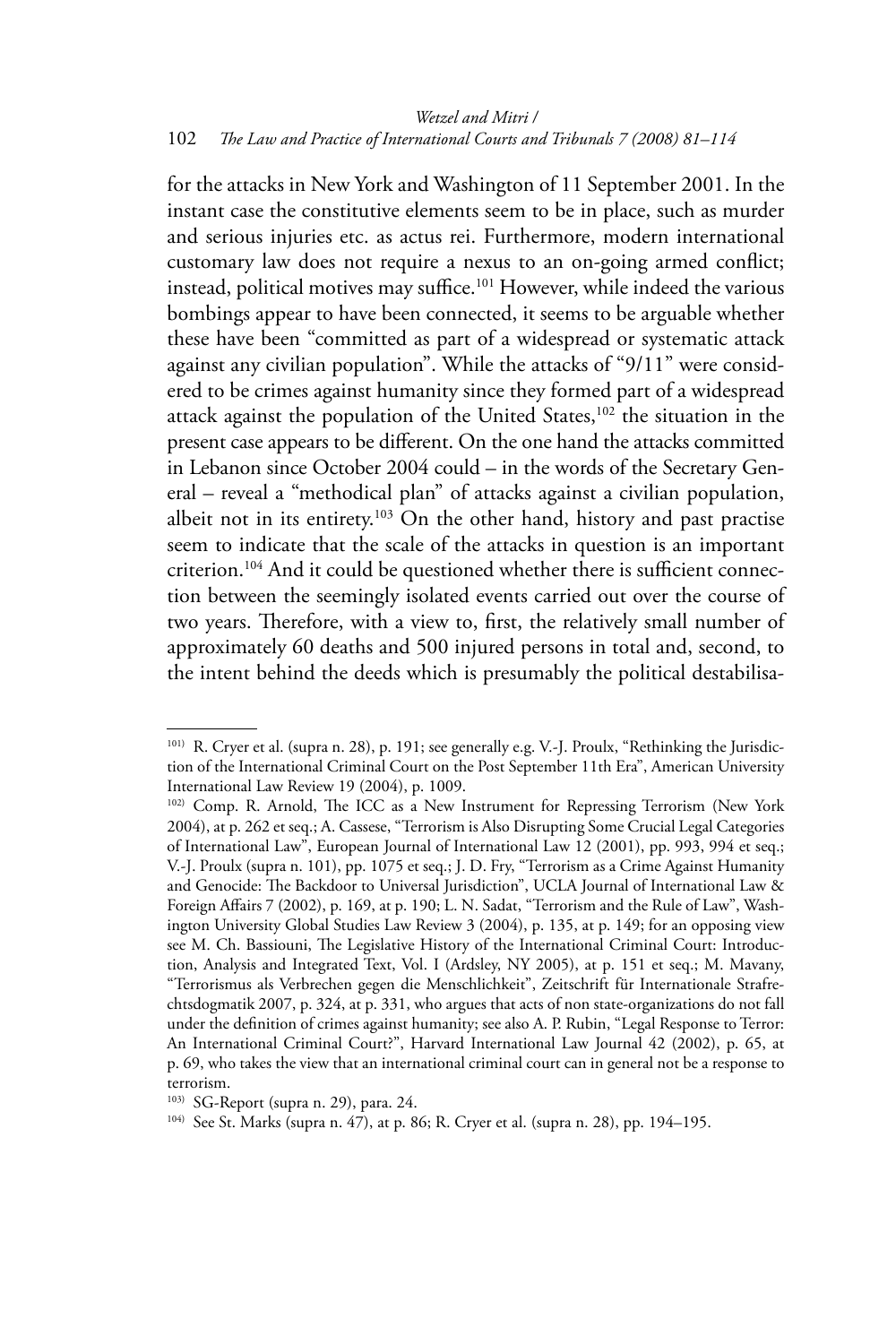tion of the State and not a widespread attack against the civilian population as such, the rejection of a qualification as a crime against humanity in the present case appears to be acceptable.<sup>105</sup>

Nevertheless, this does not oppose a qualification of these acts as international crimes. The fact that acts of terrorism were not included in the Rome Statute of the ICC does not mean that they are excluded from the list of international crimes in general.<sup>106</sup> Indeed, the absence of a clear definition of terrorism in international law could lead to the conclusion that terrorism can still not be seen as a discrete international crime.<sup>107</sup> But attacks such as in the instant case which are aimed at the destabilization of a whole country, with wider repercussions for the surrounding region and possible support from other countries, can well be seen to be "most serious crimes of concern to the international community as a whole".<sup>108</sup> This was in fact acknowledged as such in an annex to the Rome Statute and recommended for discussion at the 2009 ICC review conference.<sup>109</sup> Although overlap may occur, there may also be policy considerations to treat terrorism as a category distinct from crimes against humanity or war crimes, as the ultimate aim of such an act most often is the coercion of a State or a population,<sup>110</sup> and the killing of innocent persons is only a means to that

<sup>105)</sup> Also arguing that an inclusion of crimes against humanity would have been possible and indeed favourable, N. N. Jurdi, "The Subject-Matter Jurisdiction of the Special Tribunal for Lebanon", Journal of International Criminal Justice 5 (2007), p. 1125, at p. 1127 et seq.

<sup>106)</sup> See A. Cassese, International Law, at p. 129 and supra n. 98, p. 994, who argues that at least trans-national, state-sponsored or state-condoned terrorism amounts to an international crime; comp. also Ch. Much, "The International Criminal Court (ICC) and Terrorism as an International Crime", Michigan State Journal of International Law 14 (2006), p. 121, at p. 125; Y. Dinstein (supra n. 48), at p. 72 et seq.; for an opposing view see M. Milanovic (supra n. 87); K. H. Kaikobad, "Peace and Security, Acts of Terrorism and Other Serious Crimes: A Theory on Distinction and Overlap", International Criminal Law Review 7 (2007), p. 187, at p. 213. <sup>107)</sup> Comp. B. Saul (supra n. 45), at p. 191 et seq. and 270.

<sup>&</sup>lt;sup>108)</sup> ICC-Statute, Preamble, para. 4; Comp. also the Preamble to the International Convention for the Suppression of Terrorist Bombing (Annex to UNGA Res. 52/164 of 9 January 1998), where acts of terrorism are considered as "a matter of grave concern to the international community as a whole".

<sup>109)</sup> A. Zimmermann, in: O. Triffterer (ed.), Commentary on the Rome Statute of the International Criminal Court (Baden-Baden 1999), Art. 5, paras. 3-4; comp. also P. J. Wertheim, "Should 'Grave Crimes of International Terrorism' be included in the Jurisdiction of the International Criminal Court?", Policy and Society 22 No. 2 (2003), p. 1, who recommends the inclusion of terrorism within the jurisdiction of the ICC.

<sup>&</sup>lt;sup>110)</sup> Comp. Art. 2(b) of the International Convention for the Suppression of the Financing of Terrorism (1999), GA Res. 54/109 of 9 December 1999, 9 ILM 270 (2000), which generally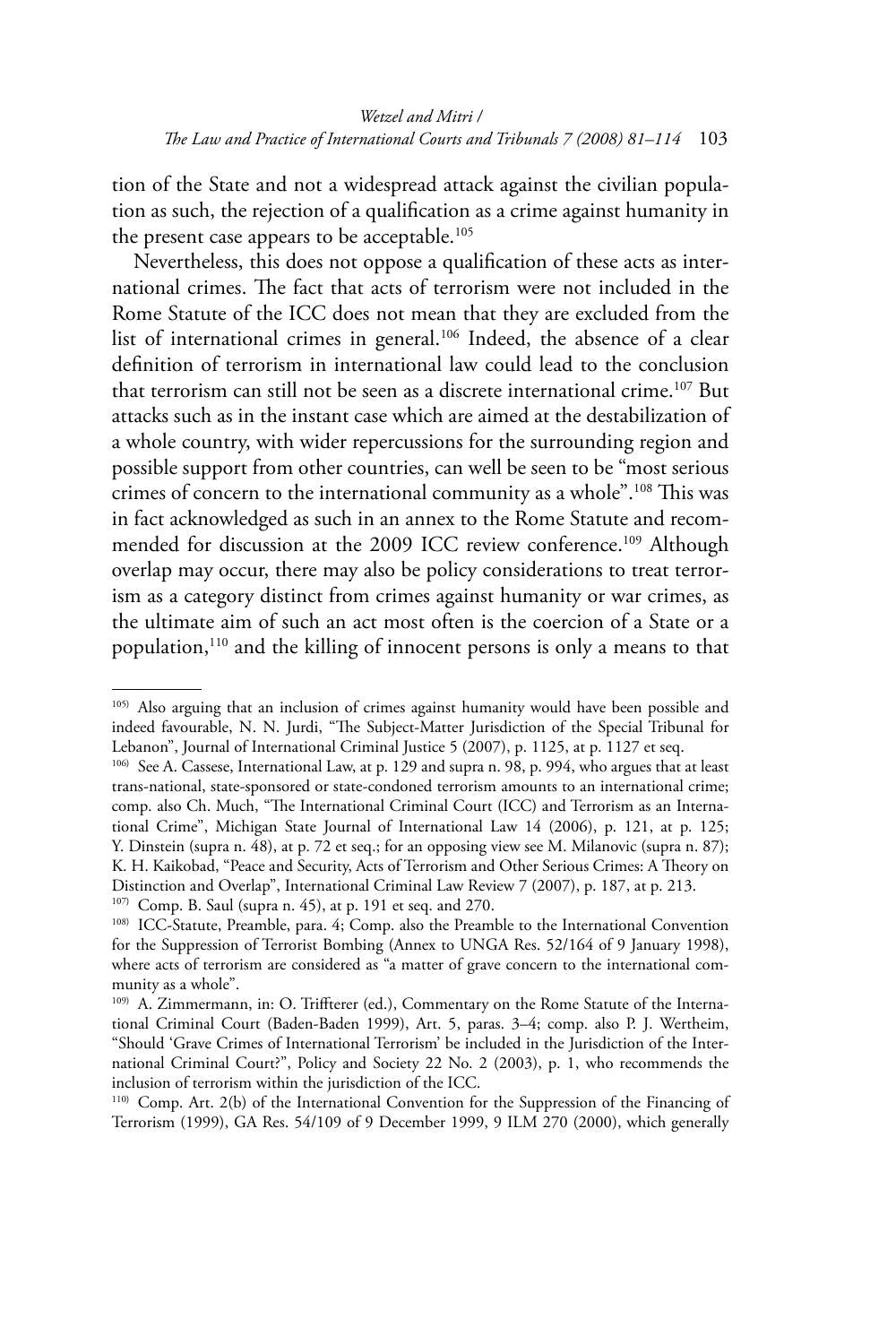end. The proposal to prosecute terrorist acts under the existing core crimes largely stems from the absence of a special jurisdiction in this regard, namely under the Rome Statute. Hence this necessity decreases once an international court specifically addresses the issue. This may be comparable to the discussion concerning universal jurisdiction by national courts for international crimes, which primarily originated from the absence of international enforcement mechanisms; now that more and more international criminal courts and tribunals have been established, the call for regimes of universal jurisdiction may become less pressing.<sup>111</sup>

While it may be argued that crimes of international concern really call for the application of international law, it was probably beyond the scope of the negotiations on this Tribunal to find a solution for the general problem of defining terrorism conclusively. Actually, one possible result of the present endeavour could precisely be a general definition of terrorism construed and applied by an international court.<sup>112</sup> While it may be acceptable that the acts in question do not fall into the existing core crimes, including crimes against humanity, it would be unwarranted to qualify them as purely national crimes. The Rome Statute is only exhaustive with regard to its own jurisdiction. And the existing international treaties condemning terrorism,<sup>113</sup> as well as other sources of law,<sup>114</sup> indicate that such a prosecu-

defines a terrorist act as "any other act intended to cause death or serious bodily injury to a civilian, or to any other person not taking an active part in the hostilities in a situation of armed conflict, when the purpose of such act, by its nature or context, is to intimidate a population, or to compel a government or an international organization to do or to abstain from doing an act".

<sup>&</sup>lt;sup>111)</sup> See R. Cryer et al. (supra n. 28), p. 46 with reference to the Eichmann-Case.

<sup>&</sup>lt;sup>112)</sup> Comp. A. Cassese (supra n. 106), pp. 120–130, who argues that a substantive definition of "terrorism" already exists on the international level, but that its enforcement by national or international courts is lacking; for a similar approach see Y. Dinstein (supra n. 48), at p. 72 et seq.; for an opposing view see Kaikobad (supra n. 106), at p. 192.

 $^{113)}$  For the status of the at present 30 (16 universal and 14 regional) international conventions pertaining to international terrorism see http://www.un.org/law/terrorism/terrorism\_tableupdateMarch2007.pdf (accessed on 26 November 2007); see also International Instruments Related to the Prevention and Suppression of International Terrorism, United Nations (ed.) (New York 2001).

<sup>&</sup>lt;sup>114)</sup> See e.g. UNGA Res. 49/60 of 9 December 1994, Declaration on Measures to Eliminate International Terrorism, UNGA Res. 55/158 of 12 December 2000 on Measures to Eliminate International Terrorism; see also the documents on a draft comprehensive convention on international terrorism negotiated in the Ad Hoc Committee established by UNGA Resolution 51/210 of 17 December 1996 (http://www.un.org/law/terrorism/index.html; accessed on 26 November 2007).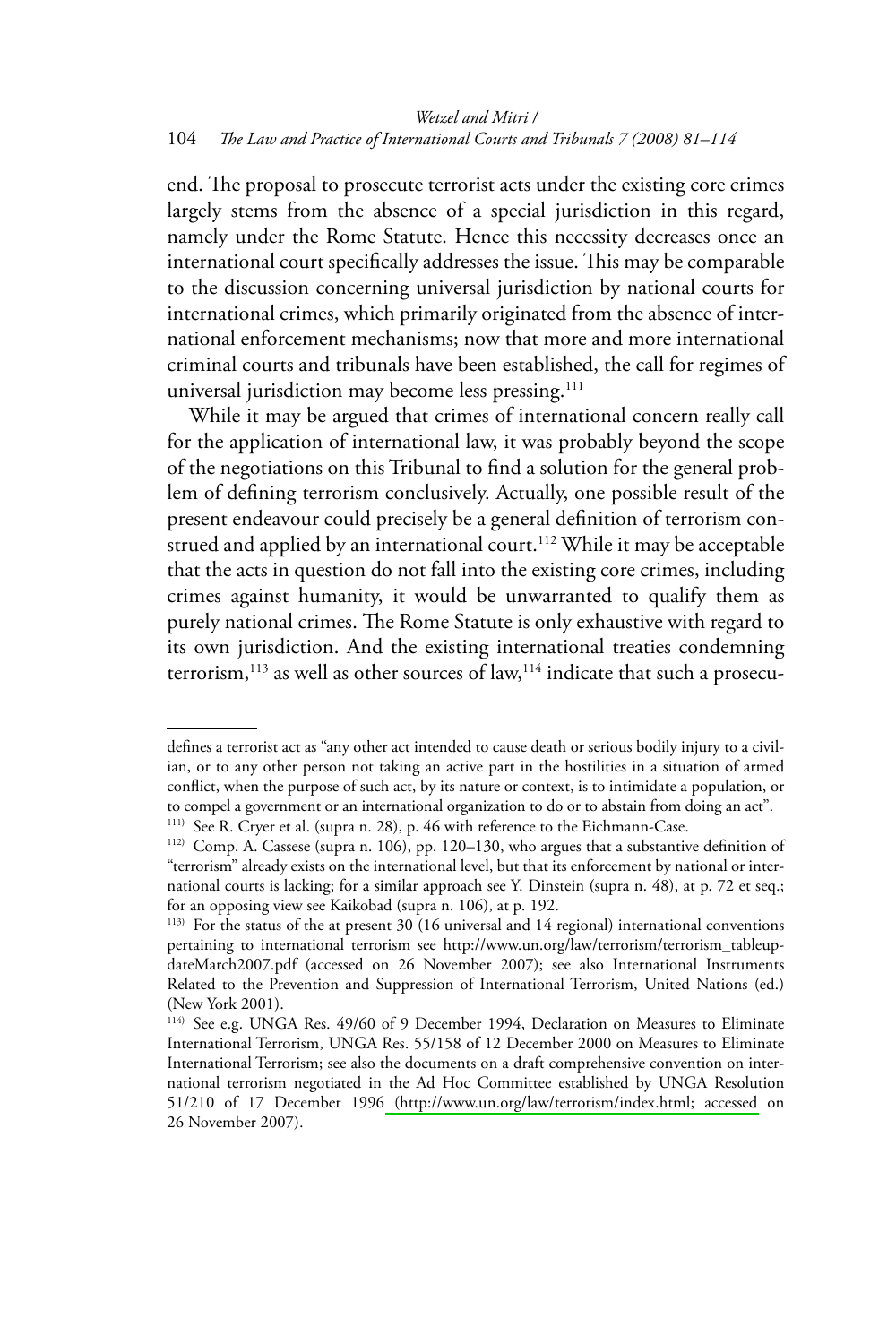tion would not be ex post facto.<sup>115</sup> It must be admitted that in the present case the Security Council did not chose to pursue this avenue, but instead opted for a prosecution solely on the basis of national law. However, the decisive point is that in substance the acts to be prosecuted also have an international character.<sup>116</sup> That substantive national and international criminal laws are not mutually exclusive is already evidenced by the fact that the Rome Statute of the ICC needs to be transformed into national law in order to make it applicable in national courts if a Member State wants to claim the privilege of primary jurisdiction under the complementarity regime of Article 17 of the Rome Statute;<sup>117</sup> from a formalistic point of view, this would make even the "core crimes" crimes under national law.<sup>118</sup> It is also safe to assume that the judges of the Tribunal, in applying the Lebanese statutes, will look beyond Lebanese borders for additional guidance.

In sum, the doubts as to the warrant to create an international tribunal, which are based on the asserted absence of an international crime, are unfounded. First, the circumstance that the Tribunal shall apply Lebanese criminal law does not per se oppose to a qualification of the relevant acts as de facto international crimes. Second, it can be argued that the fact that Lebanese law, unlike international law, provides for a definition of terrorism,<sup>119</sup> made the inclusion of terrorism as an international crime in the

<sup>&</sup>lt;sup>115)</sup> For an opposing view, see M. Milanovic, "An Odd Couple - Domestic crimes and International Responsibility in the Special Tribunal for Lebanon", Journal of International Criminal Justice 5 (2007), p. 1139.

<sup>116)</sup> It may be noteworthy that the first modern attempt to define terrorism as an international crime was undertaken in the 1937 League of Nations Convention for the Prevention and Punishment of Terrorism, in direct reaction to the assassination of King Alexander I of Yugoslavia by Croatian separatists in France; the need to recognise the crime of "regicide" as a threat to international peace was underlined by similar attacks in the previous years, including the assassination of Archduke Franz Ferdinand in Sarajevo in 1914 which sparked WWI; see B. Saul (supra n. 45), at p. 171 et seq.

<sup>&</sup>lt;sup>117)</sup> Comp. R. Heinsch (supra n. 42), at p. 267; L. N. Sadat, The International Court and the Transformation of International Law: Justice for the New Millenium (New York 2002), at p. 272 et seq.

<sup>&</sup>lt;sup>118)</sup> Comp. on this issue J. N. Magoto, State Sovereignty and International Criminal Law: Versailles to Rome (New York 2003), at p. 249 et seq.

<sup>119)</sup> Art. 314 of the Lebanese Penal Code defines terrorist acts as "acts designed to create a state of alarm which are committed by means which are likely to create a public hazard, such as explosive devices, inflammable materials, poisonous or incendiary products or infectious or microbial agents".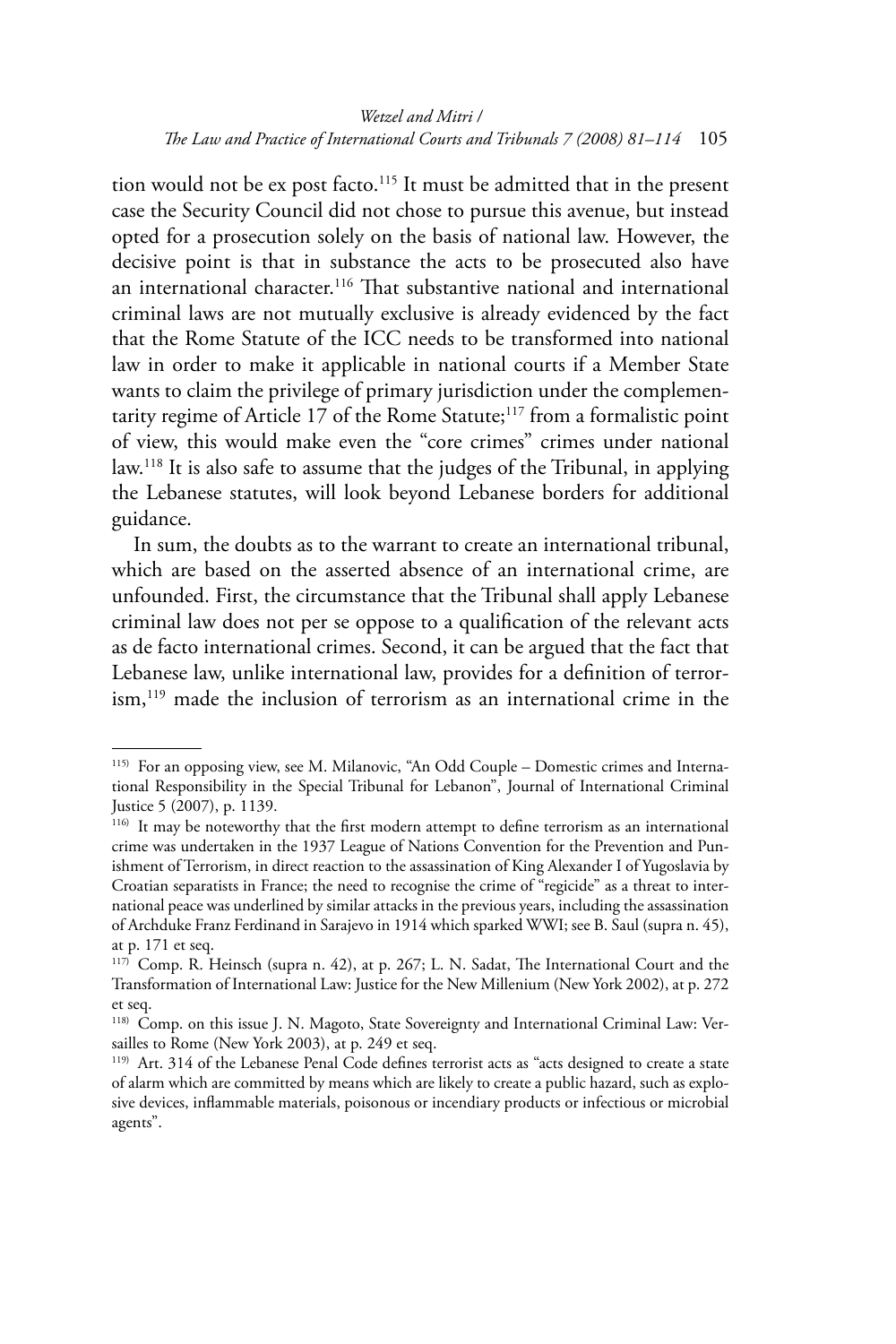STL-Statute, and therewith any difficult discussion about its definition, not an immediately pressing issue. Third, one decisive point is that the qualification of the acts in question as national or international crimes in effect does not have any impact on the legitimacy of the Tribunal. The Security Council decided to establish a tribunal of international character, acting under Chapter VII. Since the requirements for the application of Chapter VII are in place, it is within the Security Council's discretion to decide what measures to take, as the list of possible measures mentioned in Article 41 of the UN Charter is not exhaustive. Article 41 of the UN Charter empowers the Security Council to take the measure it deems to be useful.<sup>120</sup> Thus, the discussion of whether the alleged crimes could be qualified as international crimes has no impact on the possibility to create a tribunal of an international character.

# C. Further Progressive Developments with Regard to International Criminal  $Law$

One remarkable point is that the death penalty is excluded from possible penalties, although it is accepted in Lebanon.<sup>121</sup> This is in line with the consistent practices of international criminal tribunals supported by the UN.<sup>122</sup> While the practices on the national level is still not uniform,<sup>123</sup> as the case of the Iraqi Special Tribunal demonstrates, it is noteworthy that Rwanda in July 2007 approved the abolition of the death penalty in its domestic law in order to allow for the referral of cases from the ICTR and other jurisdictions to its national courts.<sup>124</sup>

<sup>&</sup>lt;sup>120)</sup> See Tadic-Decision of the Appeals Chamber of the ICTY, The Prosecutor v. Dusko Tadic, IT-94-1-AR72 (supra n. 41), at para. 35; J. Frowein / N. Kirsch, Art. 41 MN 14, in: B. Simma (supra n. 39).

<sup>&</sup>lt;sup>121)</sup> Comp. Art. 24 STL-Statute and SG-Report (supra n. 29), para. 22; forced labour is similarly excluded.

<sup>&</sup>lt;sup>122)</sup> Comp. G.-J. A. Knoops, Theory and Practise of International and Internationalized Criminal Proceedings (The Hague 2005), p. 275.

<sup>&</sup>lt;sup>123)</sup> In late 2007, 133 countries had abolished the death penalty either in law or practise and of the 64 retentionist countries and territories, only 25 actually carried out executions in 2006; see Amnesty International, Facts and Figures on the Death Penalty (http://web.amnesty.org/pages/ deathpenalty-facts-eng, accessed on 21 November 2007).

<sup>124)</sup> See Amnesty International, News Service No. 143 of 27 July 2007, AI Index: AFR 47/010/2007.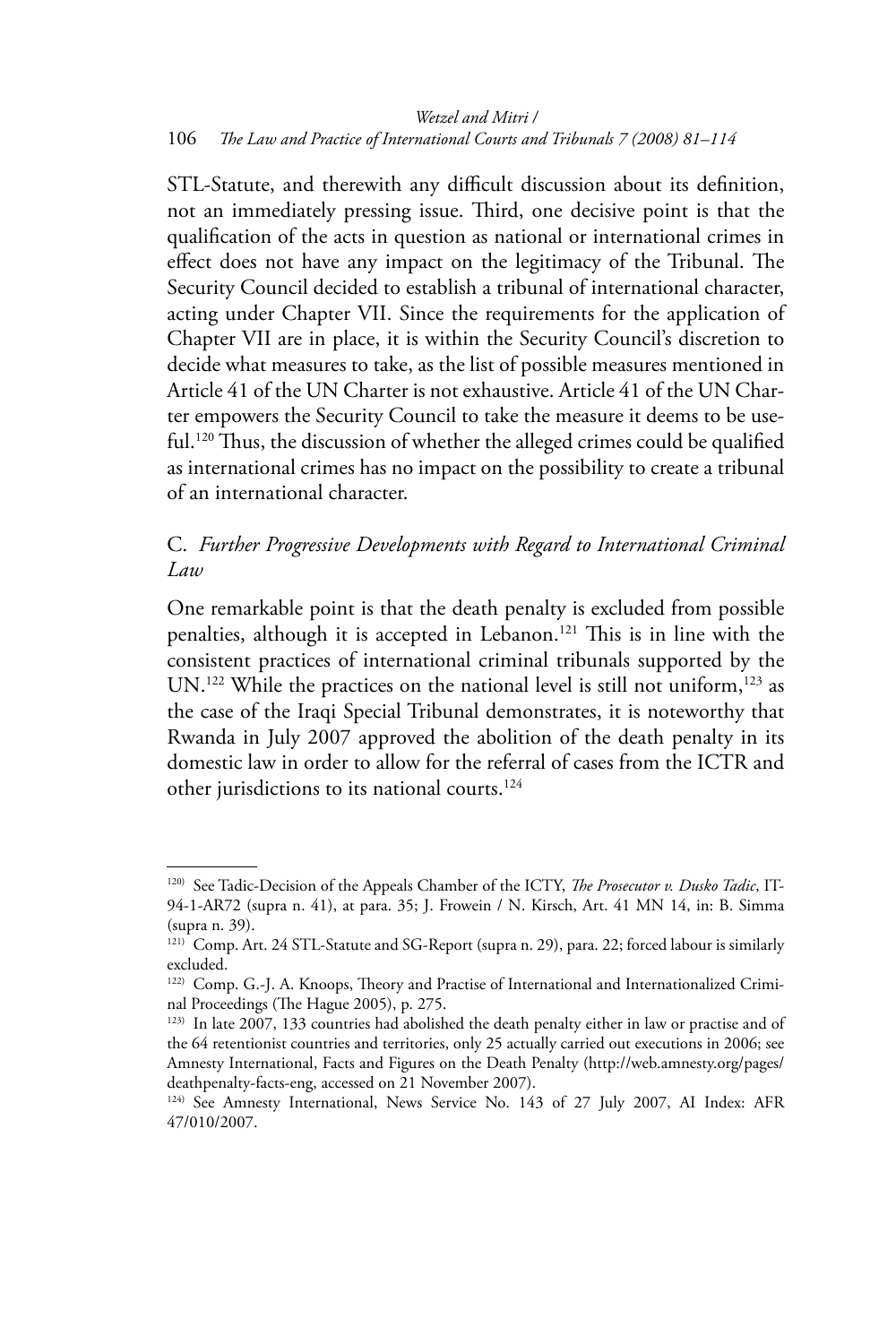Furthermore, the government may not grant amnesties for the crimes in question and any amnesties already granted shall be disregarded.<sup>125</sup> The non-applicability of amnesties is also the rule at the SCSL, at least as long as proceedings before international tribunals and crimes under international law are concerned.<sup>126</sup> The exclusion of amnesties is therefore a further indicator that the crimes in question are de facto treated as international crimes. However, it is not clear whether this rule would also apply to amnesties granted by States other than Lebanon. Language as well as object and purpose would support such a reading; the nature of a bilateral agreement would have pointed against it. In effect, Resolution 1757 (2007) may be seen as further authority that amnesties for serious crimes are now prohibited. This would be in line with the general trend in international law towards a refusal of amnesties,<sup>127</sup> as for example confirmed by the Trial Chamber of the ICTY, when it held that an amnesty granted for torture would not spare perpetrators from being held criminally responsible.<sup>128</sup> This trend is based on a general sense of "justice" that requires a person who committed a crime to be punished, since prosecution does not only give significance to the victim's suffering and serves as a partial remedy, but also prevents private revenge and has a deterring effect.<sup>129</sup>

Lastly, the report of the Secretary-General stresses that at the Tribunal many elements of civil law are to be found; among these are a more active role of the judges and the possibility for trials in absentia of the accused.<sup>130</sup>

<sup>&</sup>lt;sup>125)</sup> Art. 6 STL-Statute.

<sup>126)</sup> Comp. Art. 10 of the Statute of the SCSL; this rule was upheld with regard to amnesties granted before the establishment of the Court in the decisions on jurisdiction by the Appeals Chamber of the Special Court of 13 March 2004 (Kallon and Kamara, SCSL-04-15-PT-060) and of 25 May 2004 (Kondewa, SCSL-04-14-T-128-7363).

<sup>&</sup>lt;sup>127)</sup> See J. Dugard in: A. Cassese / P. Gaeta / J. Jones (eds.), Rome Statute, Vol. I (Oxford et al. 2002), pp. 693, 695 f., 698 et seq.; A. Cassese (supra n. 106), p. 315.

<sup>&</sup>lt;sup>128)</sup> Prosecutor v. Furundzija, Case IT-95-17/1-T (10 December 1998), para. 155.

<sup>&</sup>lt;sup>129)</sup> M. P. Scharf, "The Amnesty Exception to the Jurisdiction of the International Criminal Court", Cornell International Law Journal 32 (1999), p. 507, at pp. 510, 513; compare also M. Ch. Bassiouni, "Searching For Peace and Achieving Justice: The Need for Accountability", Law & Contemporary Problems 59 (1996), p. 9, at p. 13, who states that "if peace is not intended to be a brief interlude between conflicts, then in order to avoid future conflict, it must encompass what justice is intended to accomplish: prevent, deter, punish, and rehabilitate".

<sup>&</sup>lt;sup>130)</sup> SG-Report (supra n. 29), para. 32. See on this point C. Aptel, "Some Innovations in the Statute of the Special Tribunal for Lebanon", Journal of International Criminal Justice 5 (2007), p. 1107, at p. 1116 et seq.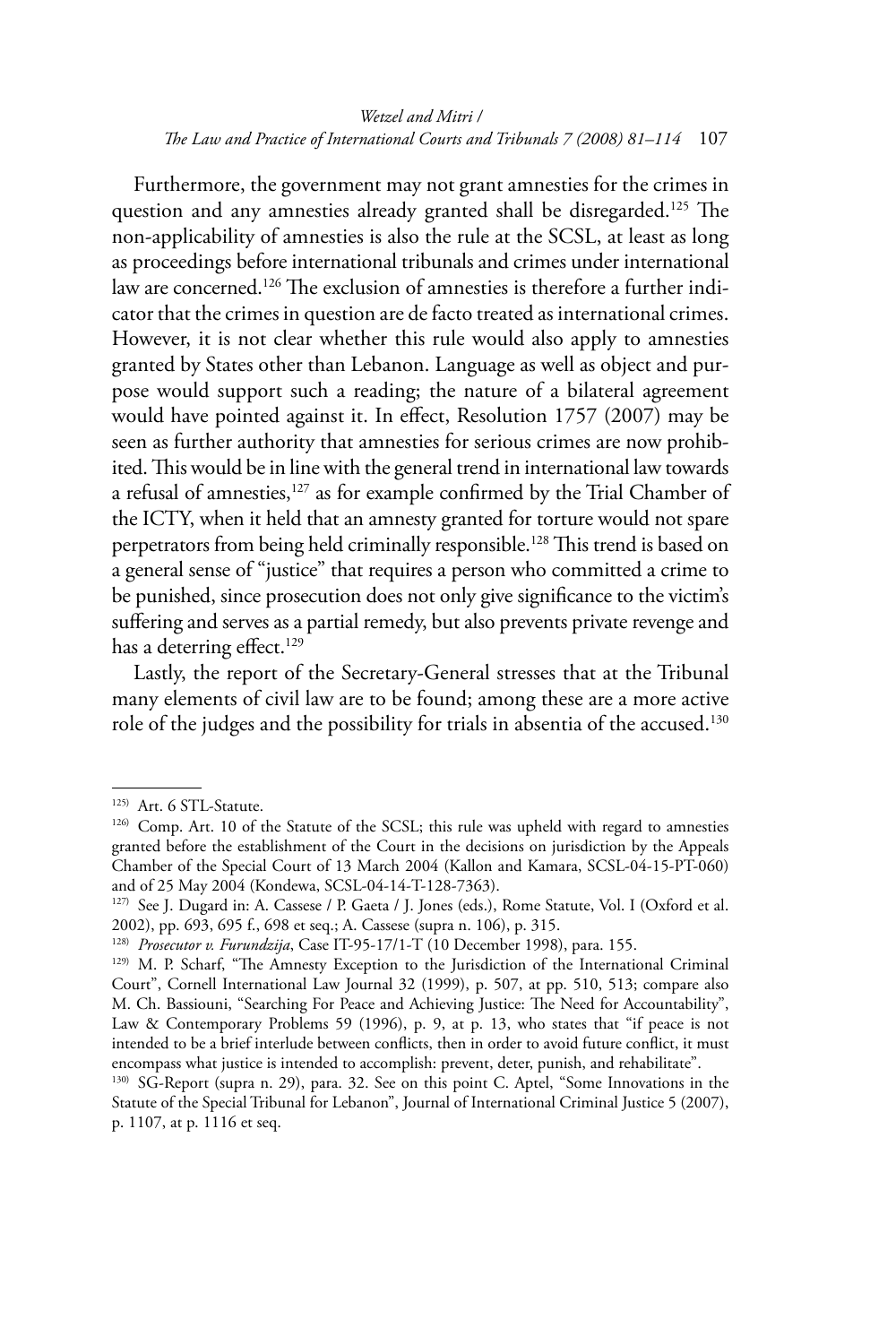Wetzel and Mitri /

#### The Law and Practice of International Courts and Tribunals 7 (2008) 81–114 108

The former is exemplified by the fact that the judges would be the first in questioning any witnesses; furthermore, they may call additional witnesses themselves.<sup>131</sup> While this is a general development in reaction to the practical difficulties of conducting an international trial under adverse conditions,<sup>132</sup> the second aspect is more problematic. Trials in absentia are not uniformly accepted even in civil law countries and raise concerns with regard to the principle of a fair trial, as laid down e.g. in Article 14 ICCPR.<sup>133</sup> Those civil law countries which accept this sort of trial only do so in exceptional circumstances and in conjunction with specific safeguards. In addressing these concerns, the mandatory appointment of defence counsel either by the accused or through an assignment by the Defence Office and the possibility of a re-trial are foreseen in the Statute of the Tribunal.<sup>134</sup> The general rule was included due to fears that other States, especially Syria, could refuse to hand over suspects. Still, trials in absentia could again seriously jeopardize the legitimacy of the proceedings as perceived by the general public and could be a detriment to the whole project of promoting justice in Lebanon.<sup>135</sup> With good cause, the drafters of the Rome Statute only allowed for trials without the presence of the accused if that person continuously disrupts the proceedings.<sup>136</sup> It can only be hoped that the Prosecutor will exercise restraint in the use of this option, as otherwise the proceedings could face allegations of "show trials".

<sup>136</sup> Art. 63(2) ICC-Statute.

<sup>&</sup>lt;sup>131)</sup> Art. 20(2) STL-Statute.

<sup>&</sup>lt;sup>132)</sup> Comp. G.-J. A. Knoops (supra n. 122), p. 8: this shift was for example welcomed by Judge Bonomy (UK) of the ICTY in his presentation at the Conference "Building a Future on Peace and Justice" in Nuremberg (25-27 June 2007), see J. E. Wetzel, Conference Report on "Frieden and Gerechtigkeit - Bausteine der Zukunft", Journal of International Law of Peace and Armed Conflict 20 (2007), p. 186, at p. 187.

<sup>133)</sup> Comp. M. Nowak, CCPR-Commentary, 2nd ed. (Kehl et al. 2005), Art. 14, para. 63. Interestingly, the report of the UNSG only refers to recent case law of the regional European Court of Human Rights in Strasbourg in support of the regularity of such trials; SG-Report (supra n. 29), para. 33.

<sup>&</sup>lt;sup>134)</sup> Art. 22 STL-Statute.

<sup>135)</sup> For a discussion of the compatibility of Art. 22 STL-Statute with the notion of a fair trial comp. P. Gaeta, "To Be (Present) or Not To Be (Present) - Trials in Absentia before the Special Tribunal for Lebanon", Journal of International Criminal Justice 5 (2007), p. 1165, who concludes that Art. 22 STL-Statute is in compliance with international standards to ensure a fair trial in the case of a trial in absentia.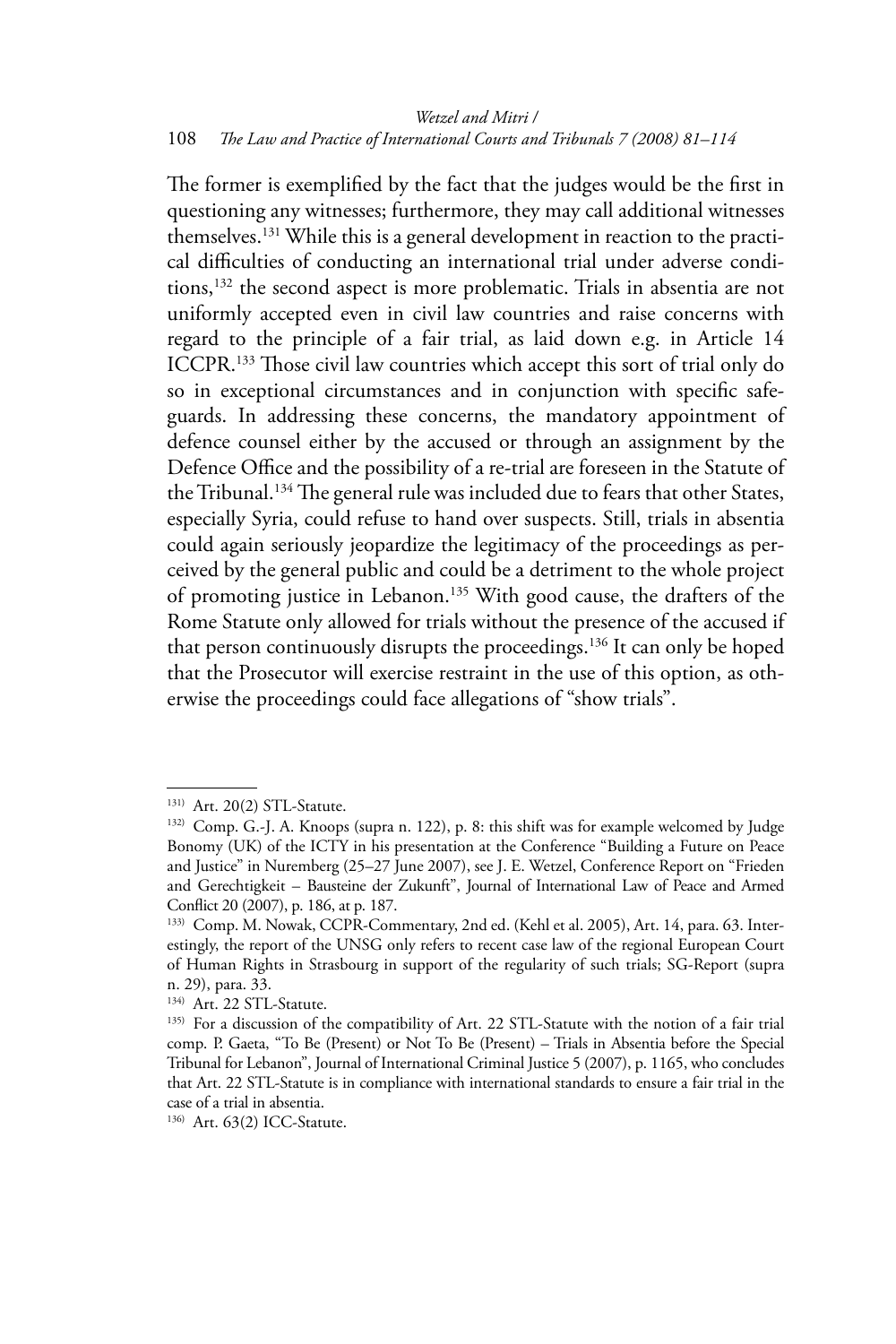# VI. Operational Aspects

The official languages of the Tribunal will be Arabic, French and English.<sup>137</sup> It will have its seat outside Lebanon, with an investigative office in Beirut.<sup>138</sup> This was decided partly due to the security situation. It will be the first time that the main seat of a hybrid tribunal is not established "in theatre", i.e. within the country where the crimes under investigation were committed. On the other hand, a "split" prosecutorial seat is already utilized at the ICTR,<sup>139</sup> and the SCSL has relocated one of its trials, namely the one against Charles Taylor, from Sierra Leone to the seat of the ICC at The Hague.<sup>140</sup> In order to facilitate access to the Tribunal for witnesses and the public, a location in the region was envisaged at first. One suggestion was Cyprus, to which the IIIC had already relocated during the armed conflict with Israel in the summer of 2006.<sup>141</sup> However, in July 2007 the Secretary-General formally proposed The Hague, and the Dutch Government positively responded one month later.<sup>142</sup> While it is certainly clear that the Dutch seat of government has much experience in hosting international tribunals, this will run contrary to one of the main structural principles of hybrid tribunals, namely to provide for as much local participation as possible in order to create a sense of "ownership" by the affected society.

The last point of contention during the negotiations in 2006 was the mechanism for financing the Tribunal. The report of the Secretary-General included various options on this issue, and the relevant part of the draft agreement had been left blank.<sup>143</sup> The preferred option of the Secretary-General involved some measure of assessed contributions from the UN budget. However the Security Council decided in favour of voluntary contributions from States, which are to provide 51% of the funding; the remaining 49% of the budget shall be financed by the government of

<sup>&</sup>lt;sup>137)</sup> Art. 14 STL-Statute foresees the possibility of limiting proceedings to one or two working languages.

<sup>&</sup>lt;sup>138)</sup> Art. 8 STL-Agreement.

<sup>&</sup>lt;sup>139)</sup> SG-Report (supra n. 29), para. 42.

<sup>&</sup>lt;sup>140)</sup> See supra n. 60.

<sup>&</sup>lt;sup>141)</sup> Another proposal was Italy.

<sup>&</sup>lt;sup>142)</sup> See "Lebanon: Ban Ki-moon welcomes Dutch agreement to host Hariri tribunal", UN News Centre, 17 August 2007. The headquarters agreement was signed on 21 December 2007.

<sup>&</sup>lt;sup>143)</sup> SG-Report (supra n. 29), paras. 44-51.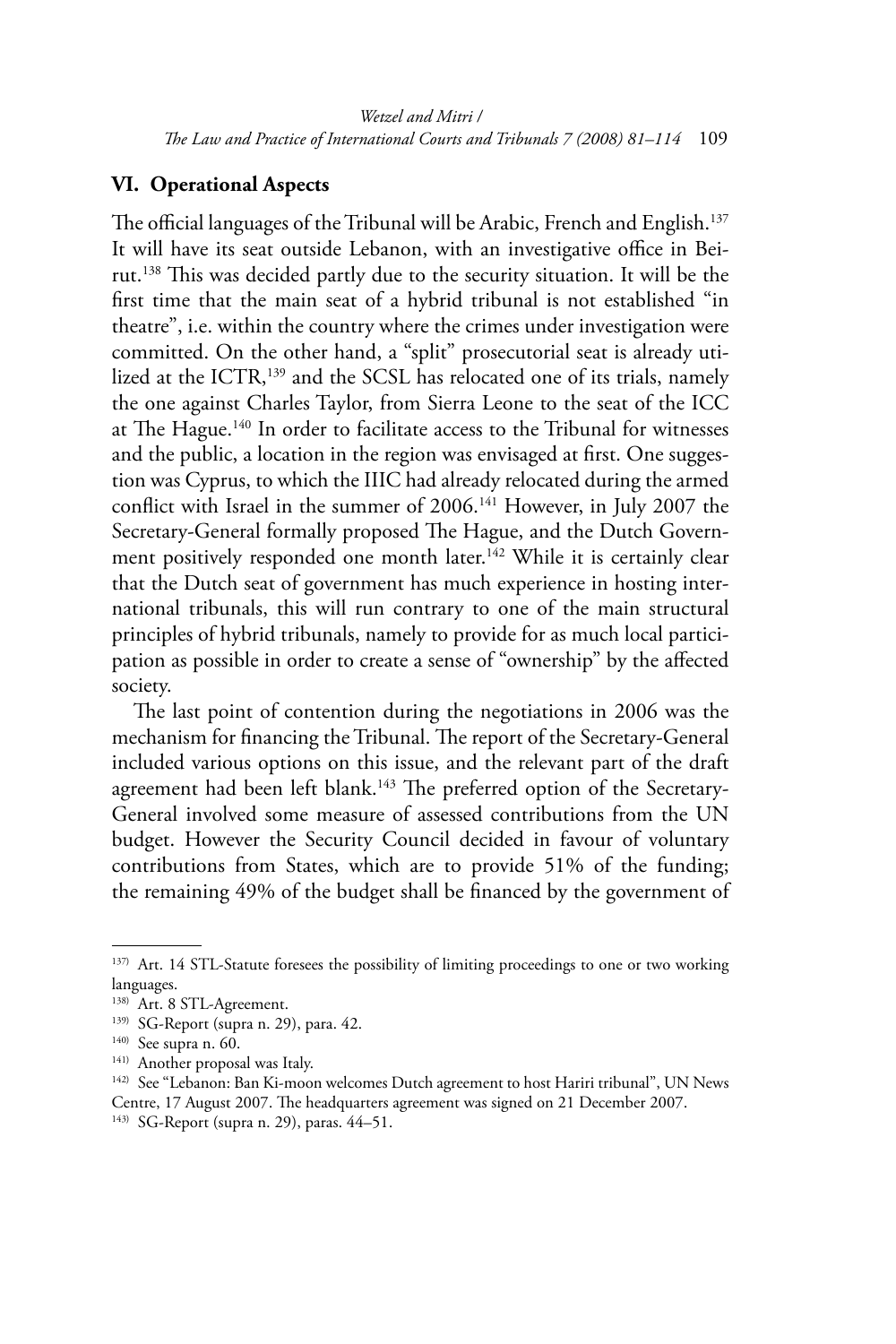Lebanon.<sup>144</sup> The Tribunal will not come into existence until the Secretary-General has gathered enough funds for the first year of operation - approximately US\$30 million – and pledges for the second and third – approximately US\$ 45 and 40 million, respectively.<sup>145</sup> This leads to a problem that already the present tribunals are confronted with, namely the great difficulties to collect enough voluntary funding to remain operational. On the one hand, the reluctance of the Security Council to fund another international tribunal, in the light of the immense costs incurred by the ICTY and ICTR over the past years, may be a primary reason for the presently preferred option of establishing new ad hoc courts outside of the UN system.<sup>146</sup> On the other hand, in case voluntary contributions fall short, the argument that the budget should be supplemented by the UN now carries more weight since it was the Security Council that created the Tribunal directly.

The process of collecting enough initial funds as well as selecting the judges and other personnel will take at least a year. Therefore the Tribunal will not become operative before mid-2008 at the earliest. But the transition from the already existing IIIC to the OTP of the Tribunal should make this process speedier than elsewhere. The Commissioner of the IIIC Bellemare (Canada) is also the Presecutor-Designate of the STL. By March 2008, Robin Vincent (United Kingdom), the former Registrar at the SCSL, had been appointed as the Registrar of the STL, the management committee had been established, premises in The Hague had been identified, and more than US\$ 60 million had been received in contributions and pledges. The Tribunal is to have an initial mandate for three years of operation, with a view to a possible prolongation.<sup>147</sup> The SCSL had at first also been intended to operate for a period of three years only, but will now most likely take at least eight years to conclude its work. The experiences of the latter shows that even with the greatest efforts of the staff and immense financial pressure by donors, a tribunal's operation usually lasts longer than originally planned. At the Lebanon-Tribunal, the conduct of operations will be assisted by a management committee.<sup>148</sup> A body of this

<sup>&</sup>lt;sup>144)</sup> Letter of 21 November 2006 (supra n. 17).

<sup>&</sup>lt;sup>145)</sup> See "Ban Ki-moon condemns latest murder of Lebanese Lawmaker" (supra n. 90).

<sup>&</sup>lt;sup>146)</sup> Comp. Y. Beigbeder (supra n. 61), pp. 141-143.

<sup>&</sup>lt;sup>147)</sup> Art. 21 STL-Agreement.

<sup>&</sup>lt;sup>148)</sup> Art. 6 STL-Agreement.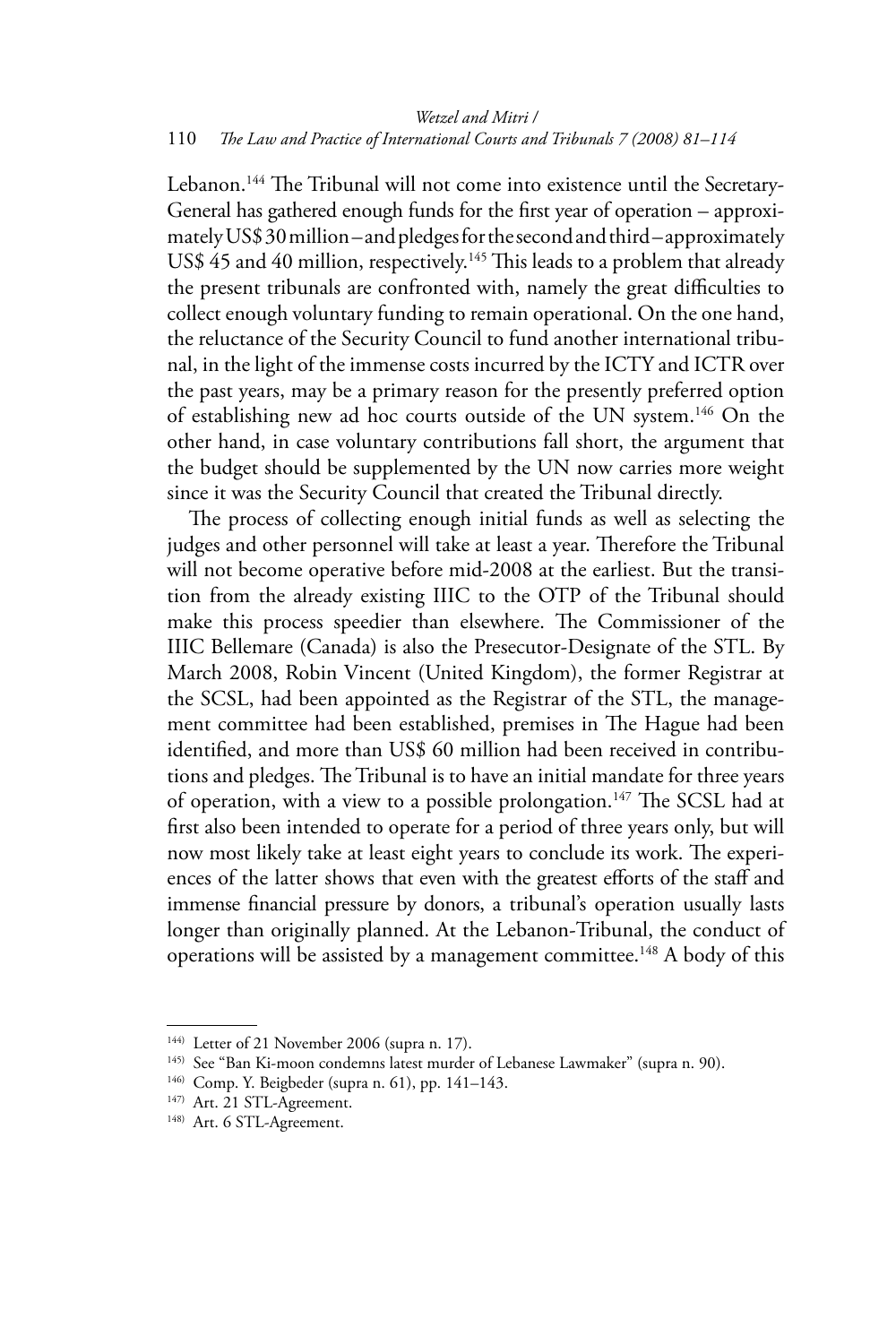kind, in which the major donors and stakeholders are represented and which has budgetary oversight, was also first implemented at the SCSL.<sup>149</sup>

# VII. The Perspectives of the Special Tribunal for Lebanon

Politically, Lebanon seems to be a divided country. At present, backers of the western leaning government of Prime Minister Siniora on the one side and of President Lahoud and the Hezbollah-led opposition on the other, allegedly supported by Syria and Iran, are locked in a stand-off. The creation of the Tribunal has been one of the fundamental points of contention within Lebanese public debate since late 2006.<sup>150</sup> Both proponents and opponents to the Tribunal regard it as a major factor in enabling – or in contrast endangering - the continuation of the peace process and the eventual completion of Lebanese national sovereignty. The proposed Tribunal was strongly criticised as enforcing political divisions among the Lebanese population and as an "instrumentalization of international justice".<sup>151</sup> Some even see the Tribunal as the focal point of a Franco-American conspiracy against Syria and as an attempt to ensure the continuing influence of Western States in Lebanon. More moderate critics point to inconsistencies concerning the lack of international judicial mechanisms for investigating potential war crimes during the war with Israel in 2006, or even during the Lebanese civil war in 1975 to 1989.<sup>152</sup> But the fact that the latter two proposals seem entirely unrealistic at present should not detract from the assessment that a tribunal aimed at the most recent problems could at least be one step towards reconciliation. For the first time, the circle of violence may be broken by a neutral allocation of accountability.

The future will show whether the fears that this international tribunal would spark new violence or even lead to a new civil war were legitimate.

<sup>&</sup>lt;sup>149)</sup> Comp. Art. 7 of the Statute of the SCSL.

<sup>&</sup>lt;sup>150)</sup> See e.g. the interview with the Lebanese Member of Parliament Ghassan Tueni, Frankfurter Allgemeine Zeitung, 7 December 2006, p. 7.

<sup>&</sup>lt;sup>151)</sup> See G. de Geouffre de La Pradelle / A. Korkmaz / R. Maison (supra n. 78), p. 18.

<sup>&</sup>lt;sup>152)</sup> For an overview of the wars and atrocities the Lebanese population had been confronted with over the last three decades see M. Wierda / H. Nassar / L. Maalouf, "Early Reflections on Perceptions, Legitimacy and Legacy of the Special Tribunal for Lebanon", Journal of International Criminal Justice 5 (2007), p. 1065, at p. 1067 et seq., who criticize the limited attention from the international community in the past.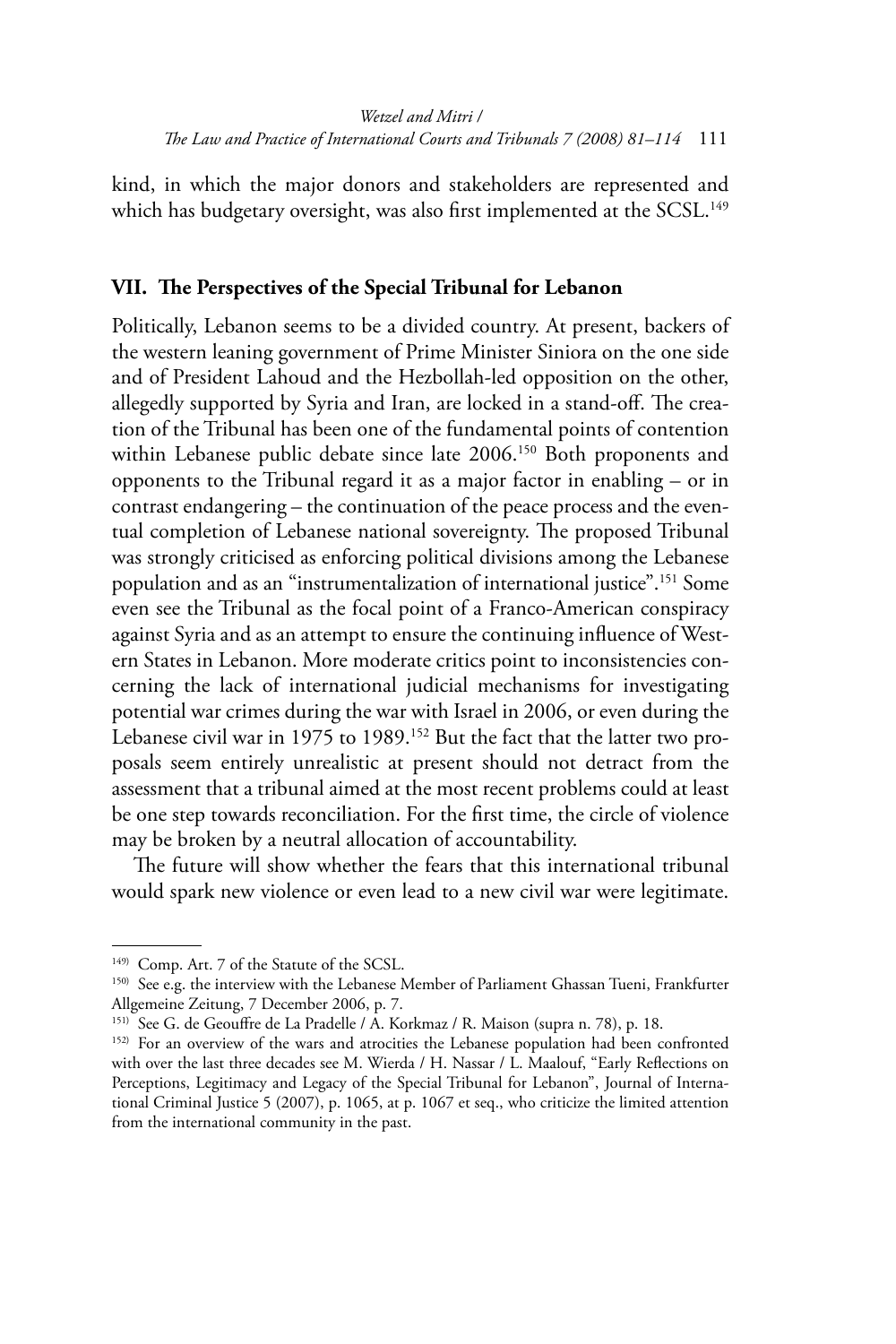The street fighting since December 2006, which left about a dozen dead; the renewed bombings; the fightings between a militant Palestinian group and the Lebanese military in the Nahr al-Bared refugee camp<sup>153</sup> with a total of approximately 380 casualties, from May 2007 to early September; and the killing of six UNIFIL-peacekeepers by a car bomb in June 2007 may have been signs of worse to come. The IIIC has called the security outlook "bleak".<sup>154</sup> But most of these attacks seem to have been isolated events, staged by relatively small groups of persons, without a large backing in the Lebanese population. The next important step will be the election by the Lebanese Parliament of a successor to President Lahoud, whose term expired on 23 November 2007.<sup>155</sup>

From the viewpoint of international law, however, most of the objections specifically aimed at the Tribunal seem to be unfounded. Admittedly, there are aspects which may dampen its legitimacy, such as the fact that the Tribunal was eventually established by a resolution of the Security Council and not by the proposed agreement with a sovereign state; that its location may be far away from the country; that the Tribunal will apply national criminal law; and that trials in absentia are possible. But these challenges may be overcome if all persons involved show restraint in order to avoid an alienation between the Tribunal and further parts of the Lebanese population. More importantly, these aspects should not keep the general public from accepting the Tribunal as an instrument to assist their struggle of coming to terms with their past, even if its creation was sub-optimal. Legally, the Tribunal represents a real advancement in the further development of effective but fair instruments for international adjudication and demonstrates many lessons learned from other existing international criminal tribunals; among these are the provisions for efficient trial management; the simple majority of international judges; the statutory defence

<sup>&</sup>lt;sup>153)</sup> This camp close to Tripoli in northern Lebanon is the largest of 12 official sites for Palestine refugees in Lebanon, with over 30,000 inhabitants; altogether, according to the United Nations Relief and Works Agency for Palestine Refugees in the Near East (UNRWA), in December 2006 approximately 410,000 refugees resided in Lebanon, partially since 1948; this is an estimated 10 per cent of the population of that State.

<sup>&</sup>lt;sup>154)</sup> See 8th Report of 12 July 2007 (supra n. 9), para. 104.

<sup>&</sup>lt;sup>155)</sup> A first round of voting was scheduled to take place on 25 September 2007, but due to a boycott by Hezbollah MPs the required two-thirds quorum was missed; see "Lebanon: Who's for president?", The Economist, Sep 27th 2007. As of early 2008 no successor had been selected.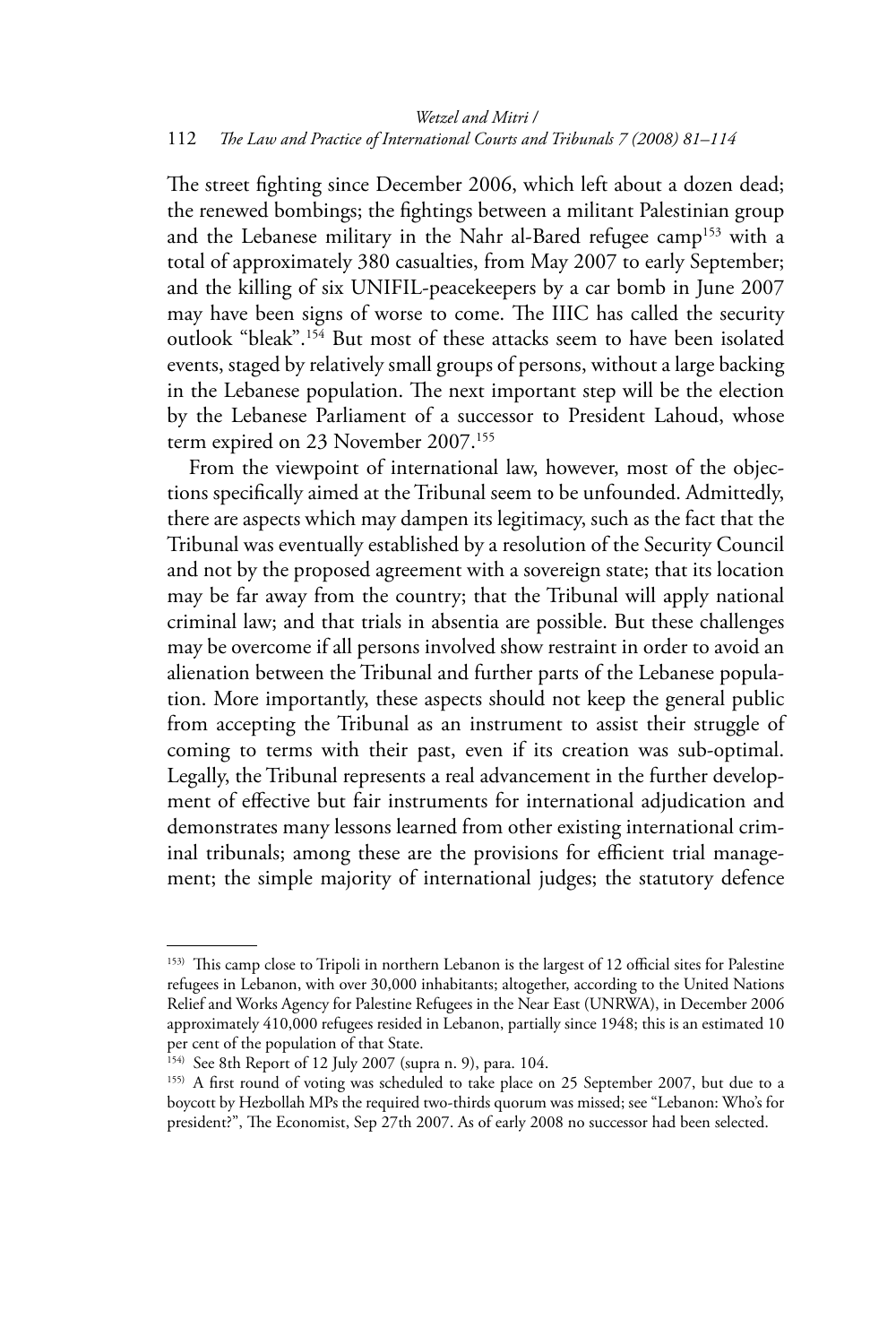office; the management committee; the enhanced role of victims; the use of evidence collected by the IIIC according to the highest standards; and the rejection of the death penalty.<sup>156</sup> Other criminal tribunals have shown that international judicial institutions can to some extent contribute to national peace and reconciliation. More generally, neutral third parties can assist in addressing deep-rooted conflicts which the State itself is unable to solve. There is reason to believe that the Special Tribunal for Lebanon, consisting of a diverse group of judges and other personnel, operating according to a clear set of rules, and observed by the world legal and political community, can also serve this function. Overall, more arguments point towards the conclusion that the Tribunal deserves a chance to prove itself.

From the vantage point of the development of international criminal law in general, the establishment of the Tribunal is another step in the ongoing effort to push back impunity and to use formalized international justice as a means to promote regional stability and peace. It could even be seen as a necessary precondition to that cause.<sup>157</sup> Although the Tribunal belongs to the so-called third generation of hybrid international tribunals, it adds some new components to this already diverse group. Moreover, as the short period of time needed for the negotiations indicates, the international criminal tribunals of the recent past now provide so much institutional experience that one can almost speak of the possibility of courts "off the shelf". Lastly, the Tribunal highlights that even after the coming into force of the Rome Statute, a need for new international tribunals may arise, especially in cases where the ICC has no jurisdiction.<sup>158</sup> Some have predicted that ad hoc-tribunals will become irrelevant once the ICC is operative, or at least will only have importance for conflicts of the past.<sup>159</sup> However, the proposed Tribunal could be an indication that any international system of justice which lies ahead still has space for a diversified

<sup>&</sup>lt;sup>156)</sup> For a similarly positive critique of the procedural innovations in the Statute, see G. Higgins, "Fair and Expeditious Pre-Trial Proceedings", Journal of International Criminal Justice 5 (2007), p. 394, at pp. 396 et seq., 400.

<sup>&</sup>lt;sup>157)</sup> Comp. Statement by UN Legal Counsel Michel before the UNSC on 20 November 2006, UN Doc. S/2006/893/Add. 1.

<sup>&</sup>lt;sup>158)</sup> Inter alia, Lebanon does not belong to the group of at present 106 Member States to the Rome Statute.

<sup>&</sup>lt;sup>159)</sup> Comp. for example Y. Beigbeder (supra n. 61), p. 143.